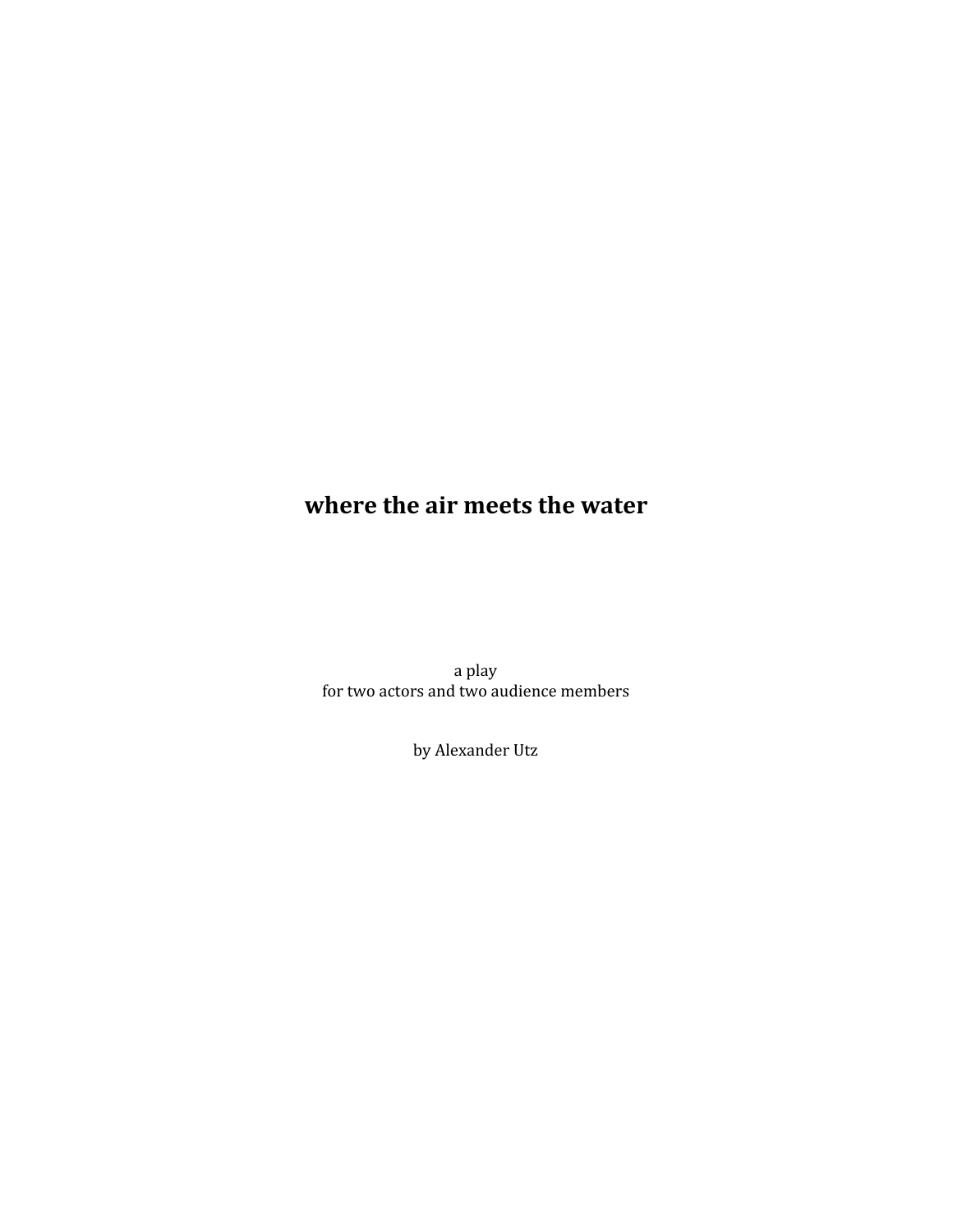#### *characters*

1

AJ A writer. (Any, 20s)

CARA A creative director. (W/NB, 20s)

### $time$

The present. At the time of writing, about one year into the Covid-19 pandemic.

### *Llace*

Chicago, Illinois.

# *notes on the text*

- $\rightarrow$  This play must be cast and performed with diversity in mind.
- $\rightarrow$  This play may be concurrently performed with as many pairs of actors, in as many places, as geography, finances, and director's vision allow.
- $\rightarrow$  This play may be performed multiple times in one day, if scheduling permits.
- $\rightarrow$  Line breaks indicate when the audience member may like to respond, or the actor may improvise.
- → If the audience member decides to respond, follow their instinct. Return to the story when it feels right.
- $\rightarrow$  In the designated moments, the actor may choose to play any song that is resonating with them and let it inform the character's journey.
- → The phone calls from AJ to Cara doesn't need to be timed exactly to the lines in the script. If they interrupt Cara, that's okay.
- $\rightarrow$  If the stage manager needs to contact the actors during the performance, conduct the communication via text. The actors can then excuse themselves for being distracted by the text, and say they're responding to a friend or family member.
- $\rightarrow \sim \sim \sim$  indicates points where an actor may choose to improvise.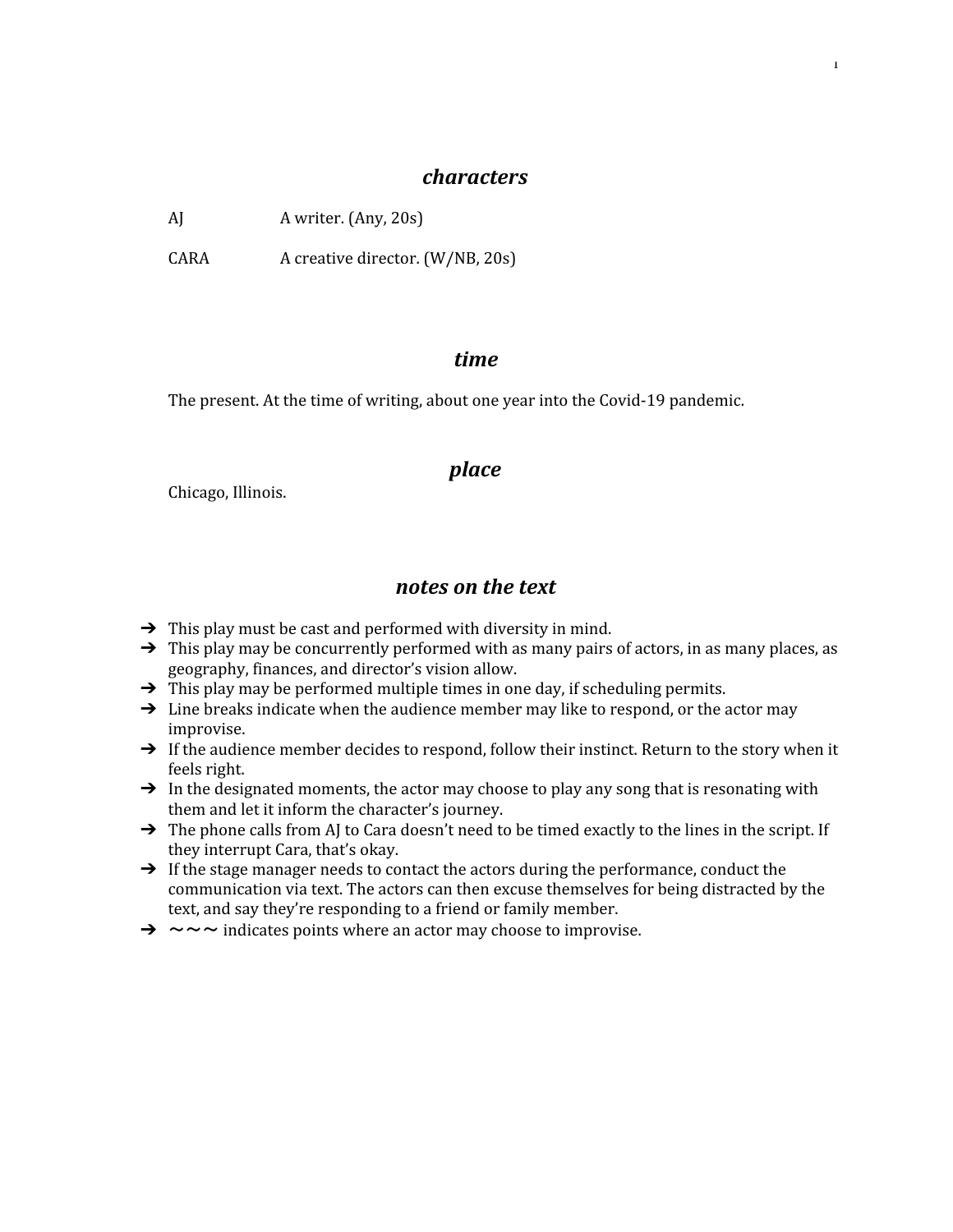# **before the** air

*AJ texts the audience member,* "Hey, thanks for meeting up tonight. I'll be at [Meeting Place] at [Performance Time]. Probably just hanging out for a bit, you know the drill lol. I'll be wearing [Costume Description] in case you've forgotten what I look like (aka I'm aware it's been too long!) Let me know when you get here!"

*When AJ* arrives at the Meeting Place, 10 or so minutes before the show begins, they text the *audience member again,* "I just got here, see you soon! Let me know if you have trouble finding me."

*While* waiting, AJ could play some basketball.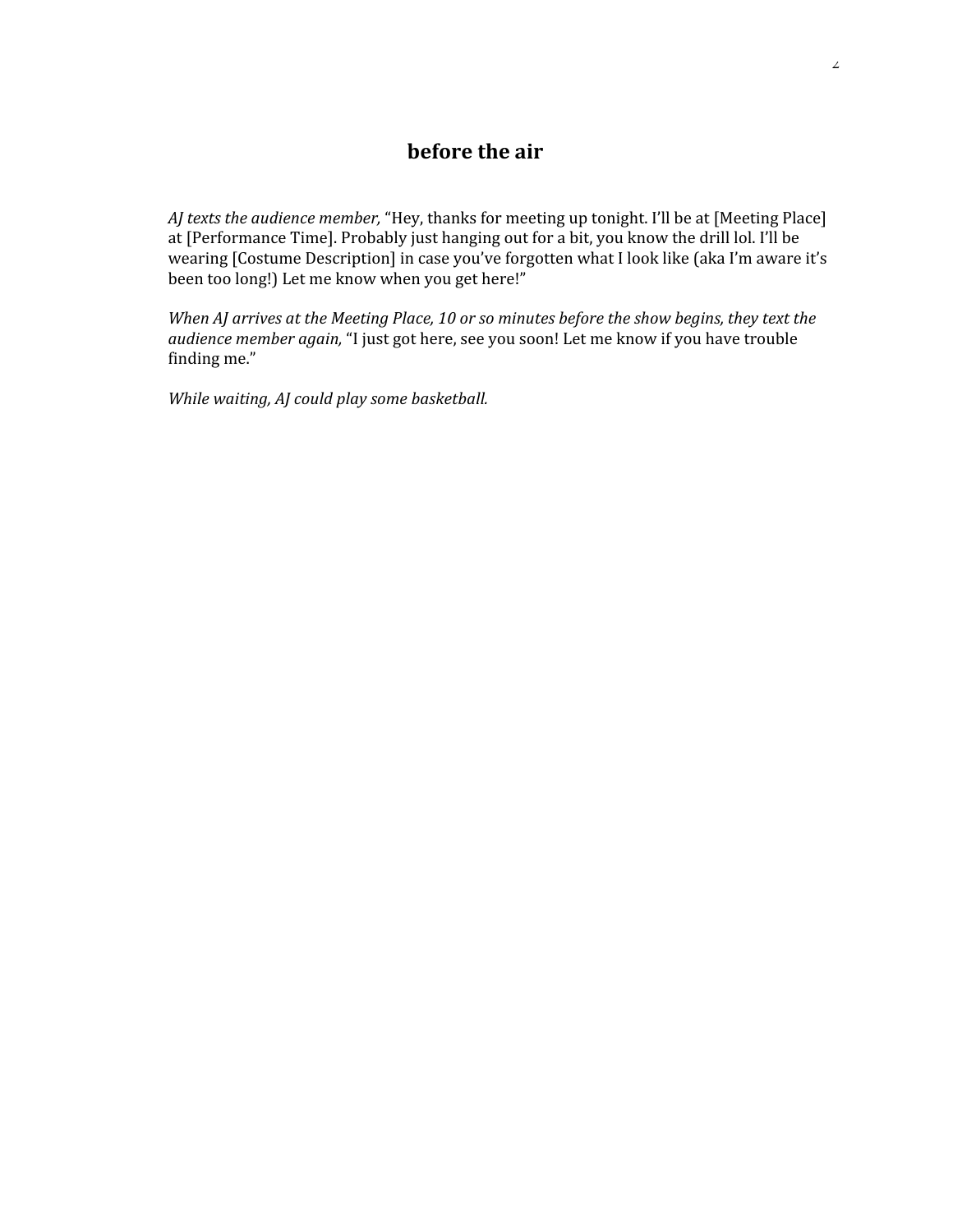# **Phe air**

*AI* and the audience meet. *AJ* is hanging out. *Maybe* shooting a basketball, or on swings reading. *The important thing is: they meet.* 

AJ

Hey! Thanks for meeting me. Especially on kind of short notice. I appreciate it. I've been having a day. I figured it would be good to hang out with someone. Talk. You know? Sometimes you just need to talk. And you're a good person to talk to. You know that. It feels like any time I need to vent, or just talk things through, I call you. Ha. And the offer still stands, if you ever need to vent to me, you can. Anway, have you been good?

Good. That's good. We've been to this park before, right?

I like this spot. It feels right to me. I don't know. Do you want in?

> *Maybe AJ* and the audience member play some basketball together. *Maybe* not.

Cool. We can get moving soon, too. It's a nice night.

So, you want to hear a funny story? At work today, my boss got really obsessed with having me wash the windows. Like, really obsessed. Yeah, weird, right? First, he asked me to get warm water, and I was looking all over the building and asking the janitor to use the slop sink, but all I could get was cold water. So I came back and told my boss, and he was like, "I asked for warm water. When I ask you for something, you need to figure it out and get it done. Or tell me that you're having trouble." And I was like, "Yeah. I'm telling you I'm having trouble."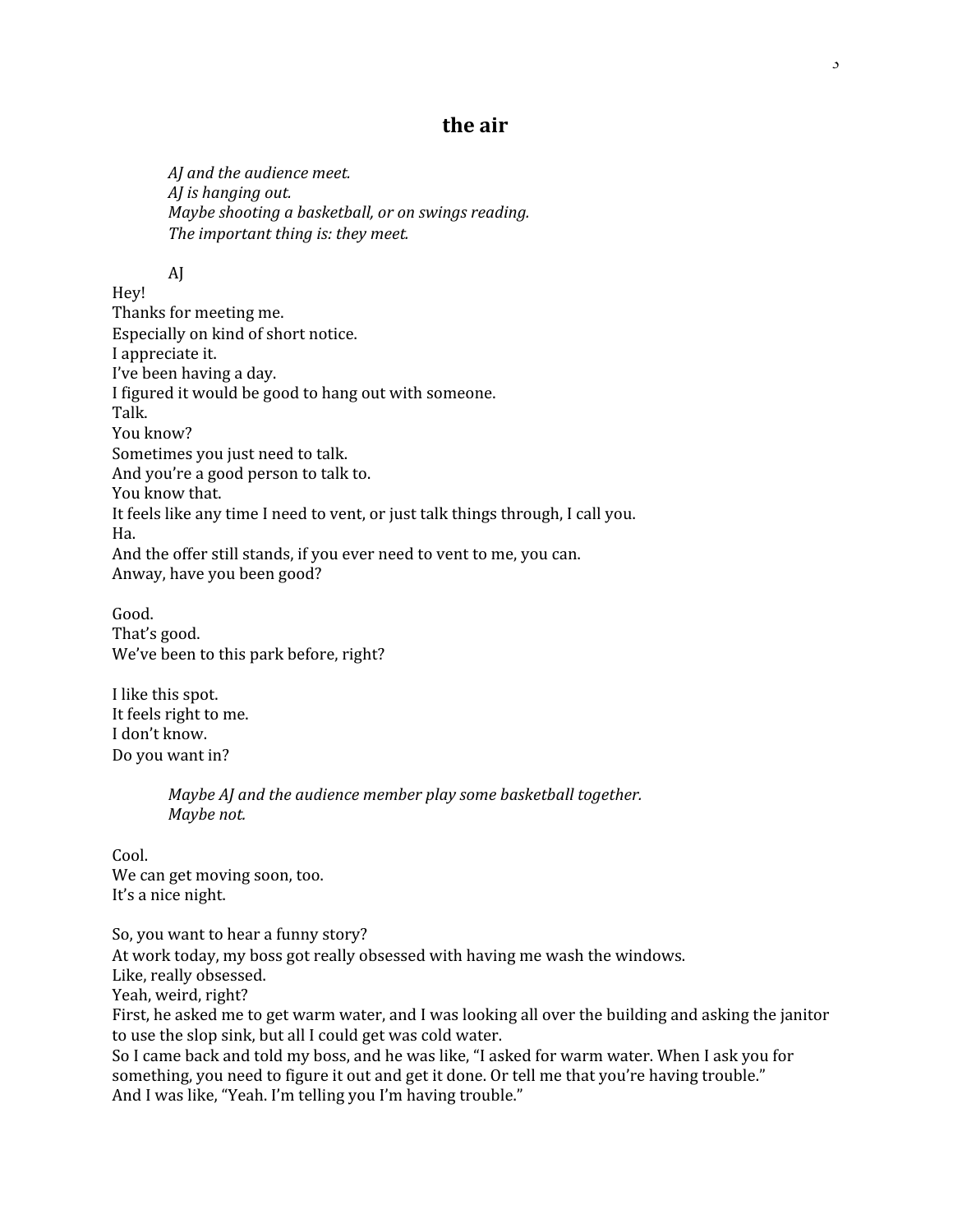He didn't say anything back to that.

Anyway.

I ended up finding warm water in one of the bathrooms, and had to pump the stupid bathroom sink faucet a million times to fill this bucket —

Like —

*AJ* demonstrates the faucet, exaggerated.

And then he insisted on demonstrating, like showing me exactly how to hold the squeegee and everything.

So I was really careful to do exactly what he said, exactly how he did it, because I just couldn't do it with him anymore.

I hate that he sees me as someone who half-asses things. I guess I was just thinking, let his stupid power display wash over me and it'll be over soon. So I squeegeed. I felt like J. Pierrepont Finch. You know, from *How to Succeed*? The musical? Yeah, that's a deep cut.

Ha.

Anyway, yeah, that was just part of the day. But you get the idea I keep telling myself, I'll find a new job soon. I've been applying like crazy. Well, I was, for a while. Nothing really came through, though.

Speaking of being weirdly obsessed with something. There was a time where I got really obsessed with this idea of being a Hemingway sort of writer.

The tragic creative. I thought, to be a writer you had to erode yourself. Expose the nerves. You had to drink. I've spent a lot of time thinking I wasn't truly a writer.

I hadn't suffered enough.

Have you ever felt that way?

I was trying so hard. Seems stupid now.

Have you read *How To Write an Autobiographical Novel* by Alexander Chee? And yes, I promise I won't go into one of my book rants. I know I'm guilty of that. Ha. But yeah, I think you'd like it. It's about the process of accepting yourself as an artist. Well, it's about a lot of things, but — I've been meaning to tell you about it.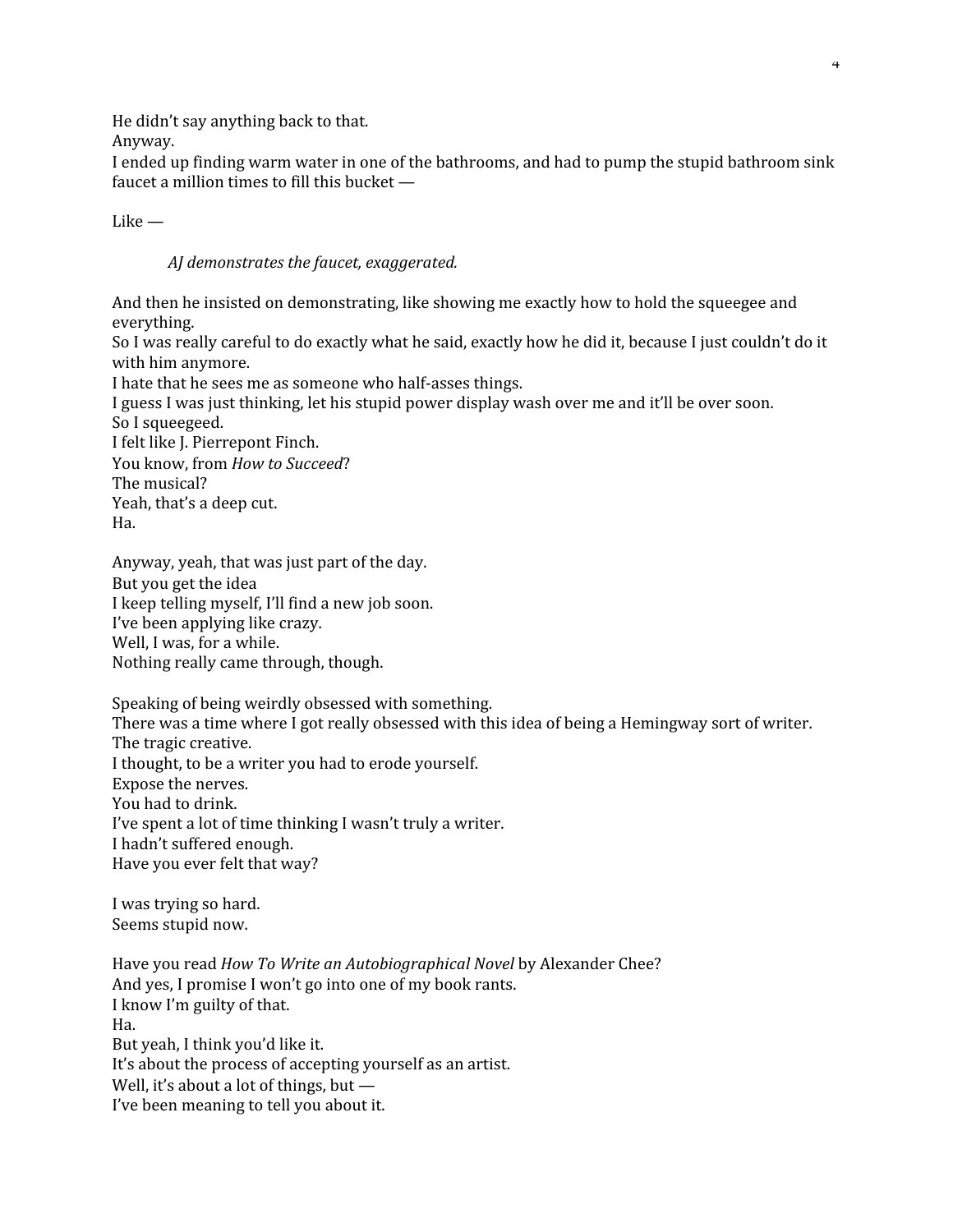I actually have it with me —

*AJ* opens their bag to look for the book. *Sees something*.

Actually. Can I get your opinion on something?

*AJ* pulls out a small gift bag.

I just want to talk through — this.

And yeah, what is it? That's the question. That's exactly the question.

My friend Cara gave it to me exactly three years ago. When she first moved to Chicago. She told me, "Give this back to me in three years. Don't open it." It was the first night we met. We were both drunk. I don't know why or how she singled me out, because I saw her walking around with this stupid gift bag for half the night, but for some reason she walked right up to me. She said, "You look like someone I can trust." Those were the first words she said to me.

I said, "Do I?" She laughed at that.

I think we became friends because we had the same way of speaking around the things we really wanted to say. And yeah, I blinked and it's been three years. I never looked inside. And now, after all this time, today's the day to give it back to her.

I wonder if she remembers it. I've got it here, I've held onto it through three years, two apartments, the same shitty job — I've built up this day of giving it back to her, and I haven't even called her so she'll know to meet up. Ha. Usually we make plans. It's the anniversary of the day we met. I've been putting off calling her, and now it's been a couple weeks, and she hasn't said anything —

But. You're my most rational friend. You're good at giving me perspective. I should probably call her. You think I should call her? I mean, yes.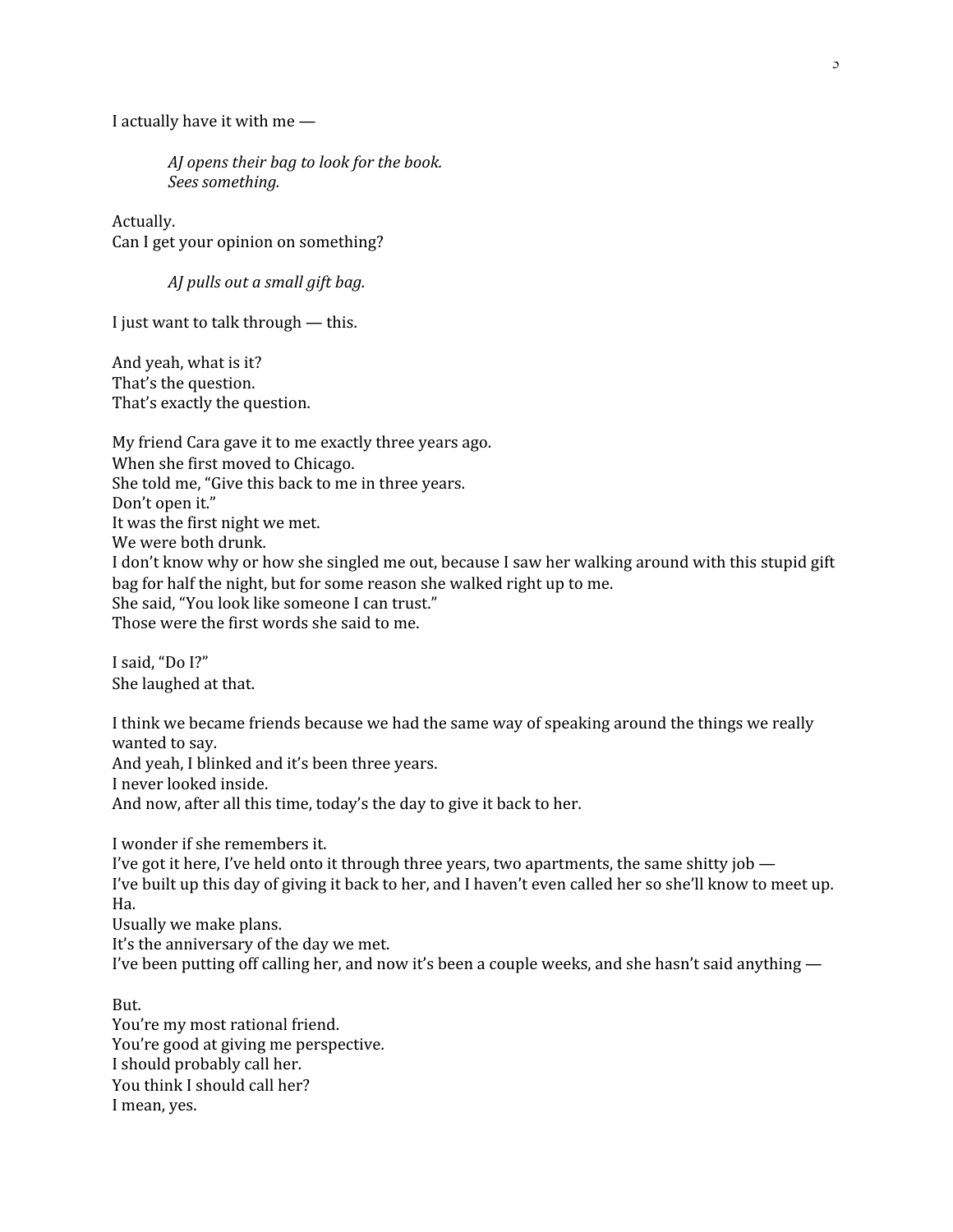Of course I should. I should call her. Okay.

*AJ* dials.

I'm terrible at phone calls.

*AJ* makes the call.

Hey, Cara. It's me. Yeah, it, um, it has. How are you? Good. That's good. Yeah, I'm good. Just work, you know, and trying to write when I can. Same old same old. Yeah. So, hey, I was wondering if you're free tonight? Sorry that it's so last minute. And sorry that I — well. It's just that I have this — gift bag thing you gave me three years ago. You told me to give it back to you? Do you remember that? Ha. I don't know. No, I haven't looked in it. I want to give it back to you. It's been exactly three years. Well, you know that. Ha. Oh — yeah, okay! That works for me. The usual spot? Cool, cool. Yeah, no, I get it. Okay, I'll see you then. Okay. Bye.

#### *AJ hangs up.*

So. We're going to meet her in like twenty or so minutes, over by the lake. What time is it now?

Okay, that works. We'll start heading over there soon.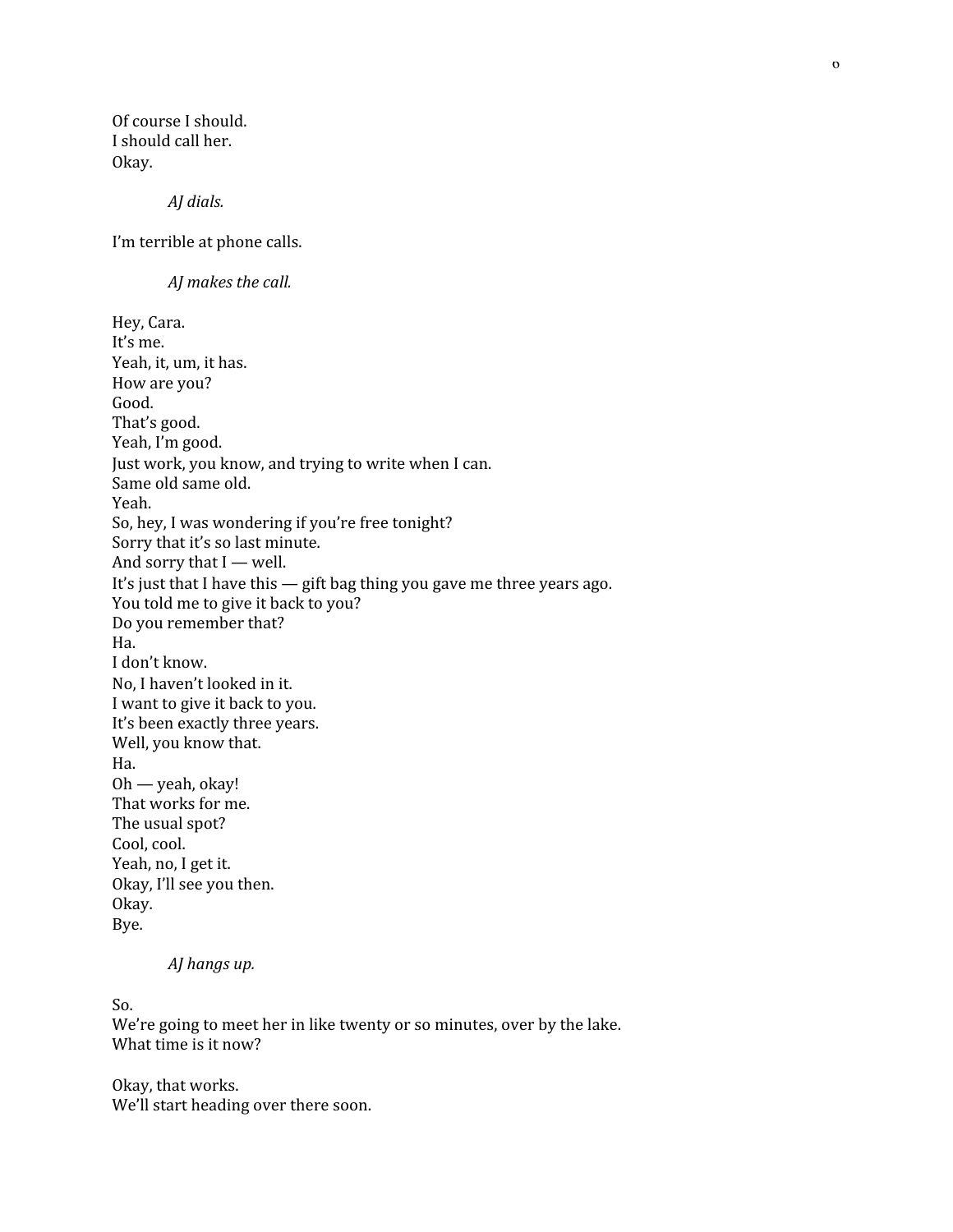I'm kind of nervous about giving this back. What is it she wanted me to hold onto? The mystery's been killing me this whole time.

It's not, like, a family heirloom or something, do you think? No. I'm going to stop asking questions about it. I'm only making myself curious.

Or like, a terrible secret? Classified documents? Proof of aliens?

You're thinking I should just open it. I know how you think. But no. Nope. I won't. I'm not giving in. You can't make me.

 $\sim\,\sim\,\sim$ 

We should get moving. Are you ready to go? Let's head out.

I'm excited to walk around a bit. It's nice out, we can take our time getting there. Enjoy the night, you know?

#### *They leave the first location, and begin walking.*

God, this place can be so beautiful.

You know, one of my favorite things to do is walk around an unfamiliar place, and just take it in. It's always what I look forward to most, whenever I get out of Chicago and go somewhere. You can really get a sense of a place that way. I love it.

 $\sim\,\sim\,\sim$ 

*AJ* is silent for a few moments, walking.

I'm going to play a song. It's a good night for some music.

*AJ* plays a song from their phone.

I've been listening to this like non-stop. I'll listen to it like five, six times in a row.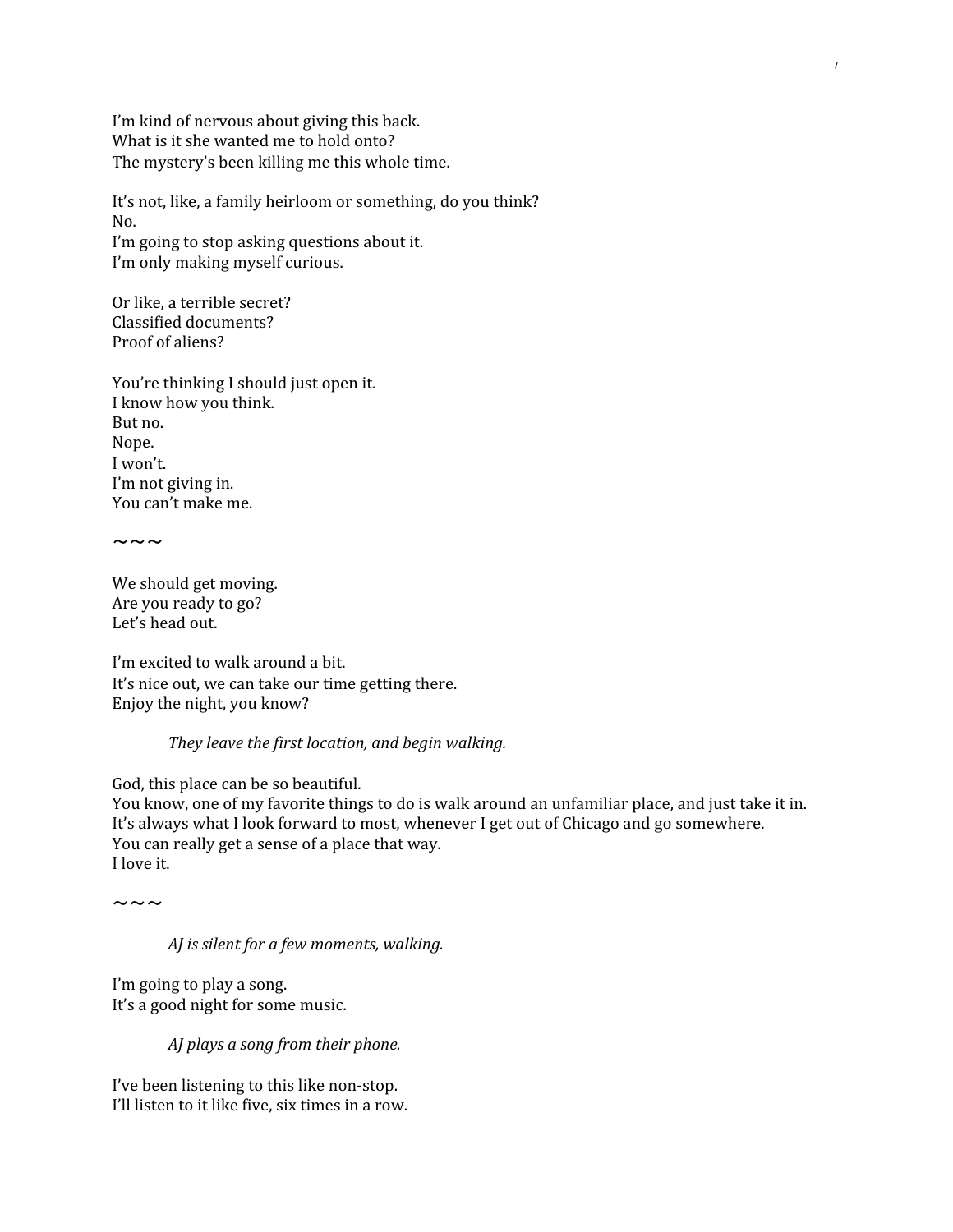It's been speaking to me, I guess.

*AJ* is silent again. *They listen to the song.* 

I'm trying to think if you've met Cara before. I think you have. You must've. You've come to see my storytelling before. I think you might've met her at one of those.

I remember when I first started storytelling. I was a couple years out of college, and I hadn't really made any real friends yet, you know? Obviously it was before I met you. Anyway, I started performing at these storytelling events occasionally, every few months. Just to get my writing out into the world, in front of people. God, I miss those — But this one night, one of the other storytellers was having an afterparty thing, and even though I had to work early I said screw it and went. I felt stupid at first, I didn't have anyone to talk to. But yeah, that's where I met Cara. It got later and later and we just kept talking. The party got boring so we just walked. Like now. And this spot at the lake was where we ended up. She said it's her favorite spot in Chicago. Especially at night.

Meanwhile I was thinking "I think this could be my first Chicago friendship."

Think that's lame? I said it out loud. I said "I think you're my first friend in Chicago." She said "Are you new to the city?" I said, "Not really." And she said, "Well, I'm honored."

I haven't told anyone else about this. But we kissed that night. We never talked about it. We were both kind of drunk. Maybe she doesn't even remember. Then we just — became really good friends. And, yeah.

Sorry. I know I'm going down a rabbit hole.

 $\sim\,\sim\,\sim$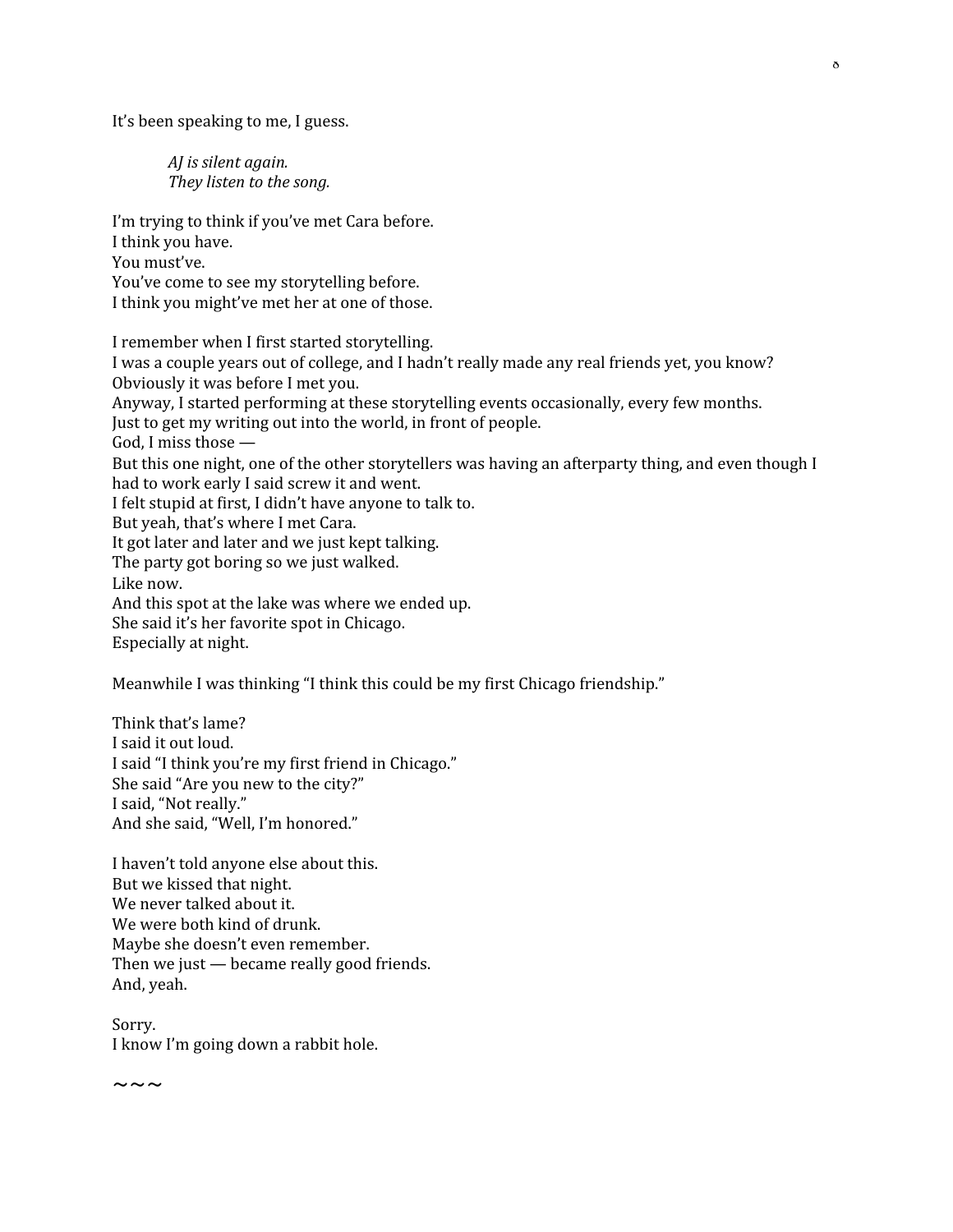I really miss those storytelling events.

I miss standing up there in front of people — you know?

I miss being in a group of strangers and watching someone reveal something about themselves.

Oh!

You'll like this.

When I was younger, like in high school and college, my friends and I used to do this thing called Collecting.

I mean, it's stealing, we stole things.

But we called it Collecting because the rule was it had to be replaceable, it wouldn't really be missed, and it couldn't have a price tag on it.

That's how we justified it.

So we took things like price signs from grocery store shelves, clocks from the walls of empty classrooms, employee of the month photos, that sort of thing.

The more bizarre, the better.

We thought it was hilarious — mainly the thought of someone eventually noticing.

Like, the poor employee of the month: "Did someone take my picture? Who would do that?" I guess it was pretty cruel, in retrospect.

Once I took a construction sign from the parking lot of a Kohl's — they were repaving it in zones, and the signs said "Phase One", "Phase Two", etc.

We went in under the cover of night and I grabbed "Phase Four."

I liked the way it rolled off the tongue.

Phase Four.

My college friends called me Phase Four for a while.

I liked that.

Like I was just on one phase of a journey, like I was not yet complete.

Like there were better things to come.

It makes me think of this book I read by Jhumpa Lahiri.

About her process learning Italian, immersing herself in Italian books, taking trips to Italy, then finally moving to Rome.

Then she wrote this book, in Italian, about the whole thing.

She wrote a lot about her uncertainty with the language, a hyper awareness of her own

shortcomings, how she felt like she was faking it the whole time.

But to me it seemed like it was perfectly planned out.

She did it phase by phase.

Anyway. Sorry. No more book rants, I promise. What was I talking about?

Collecting — yes! I tried to get Cara to go Collecting with me once. I thought it would be fun. I hyped it up and everything, I was like "You're going to love this, we'll go to Jewel and see who leaves with the best stuff." It was around Halloween, I remember, they had pumpkins out front.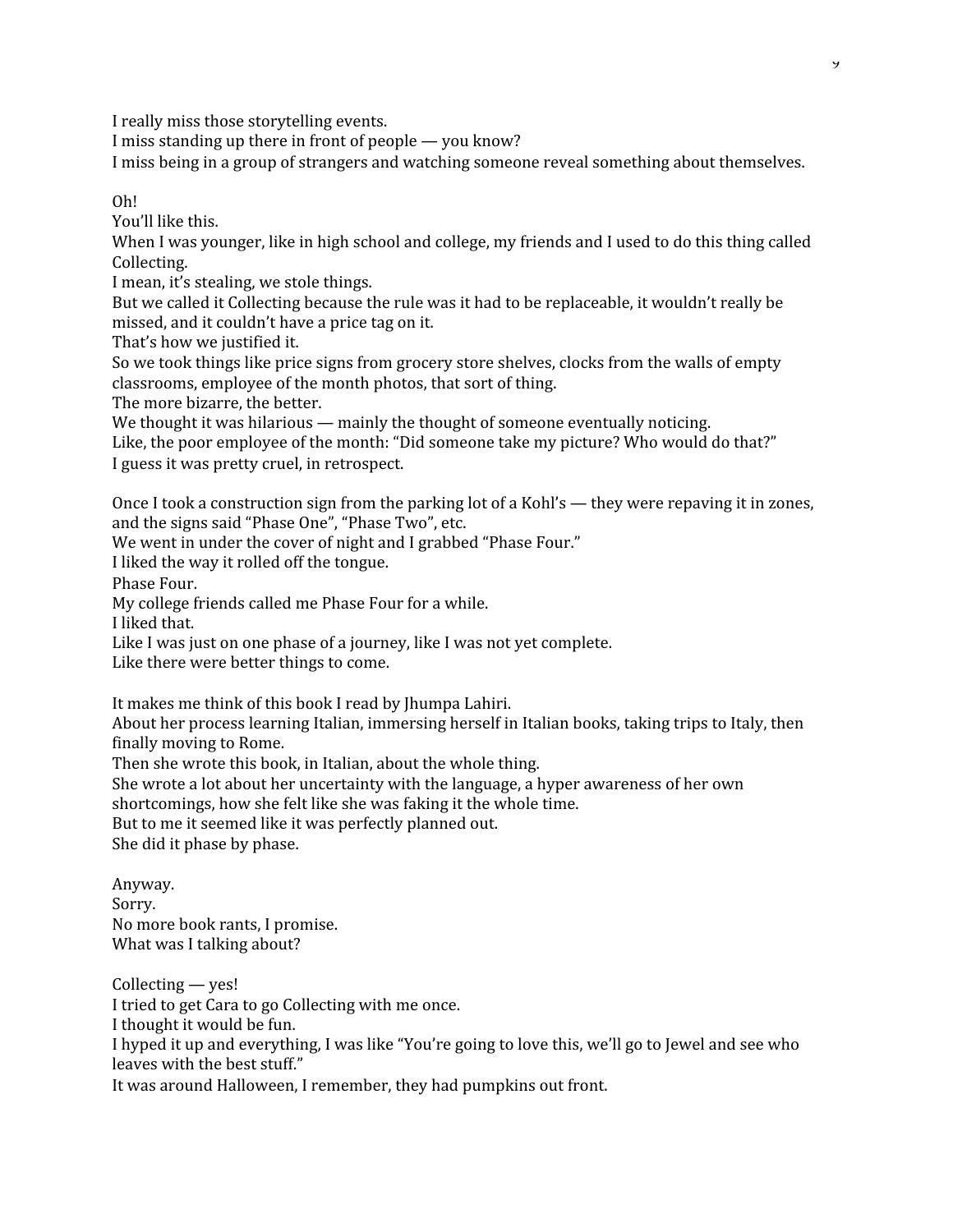I grabbed the little sign that said "Pumpkins" — she was worried that someone would see, since we were right by the door.

Obviously no one did, because I'm a professional.

Then the whole time we were inside the store, she was looking around like we were being followed or something.

## *AJ laughs*.

I was like "You have to chill out." It was the least chill I'd ever seen her. I couldn't even get her to take anything. She just went to the bathroom, then she felt bad about only using the bathroom and not buying anything, so she bought a bottle of Vitamin Water, and we left. But then — when we got outside, she took something out of her pocket. She'd taken the Employees Must Wash Hands Before Returning To Work sign from the bathroom!

I was so proud of her.

I was like "You've come so far."

It was a good one.

I tried convincing her to hang it up above the sink in her bathroom.

She said "I don't have any employees."

I just thought it was funny to imagine someone who'd never used her bathroom before, seeing it for the first time.

But then she felt bad and insisted we take it back.

So we went back inside, past the pumpkins — she made me put my sign back, too — and she marched right up to the customer service desk.

She said "I found this on the floor of the bathroom, I think it fell off the wall. I thought you should know."

The guy was like "Okay."

He didn't even care!

But she felt good about herself.

She's a better person than I am.

I tried explaining to her that I liked Collecting not because I enjoyed taking things, but because I liked the feeling of getting away with something.

I think she understood that.

 $\sim\,\sim\,\sim$ 

You know, when I was washing the windows at work earlier, I found myself just watching people walk by.

Everyone looked so focused, so direct.

Like they knew exactly where they were going.

And here I was, wiping circles on a pane of glass.

But I was thinking, do they all really have destinations?

Or are they just looking confident while they fake it, and getting away with it? I don't know.

I saw one person walk by with a tote bag from a lit fest Cara and I went to last year. No — it feels like last year, but I guess it was almost two years ago.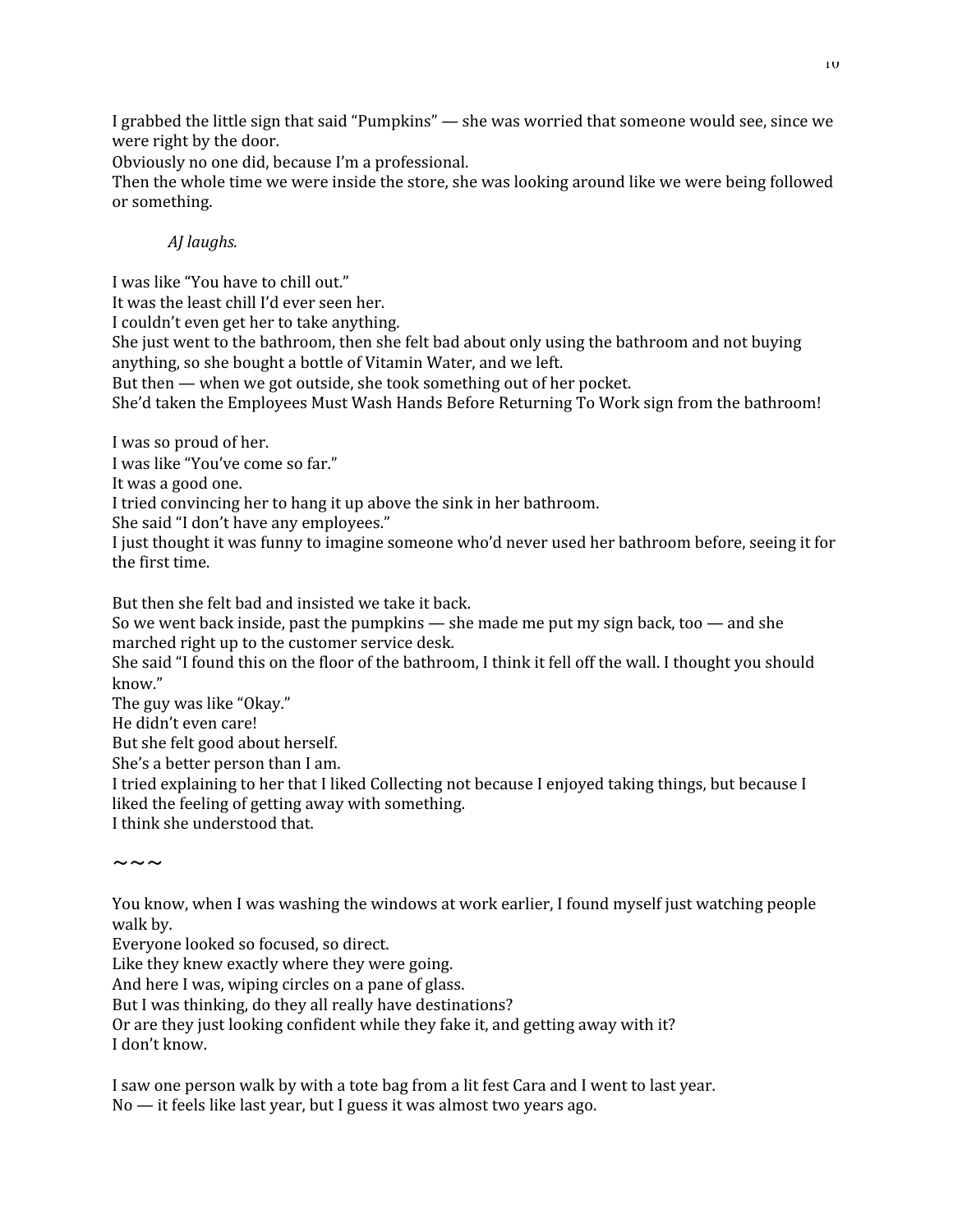Time is — well, yeah. Remember when we had street festivals in the summer?

I loved this one. It was my favorite. All these book vendors, authors, publishers, colleges. I always spend too much money.

There was this author there last year, just doing signings at a booth. This local publisher had just put out one of their books, and like half the display was just for this one writer. It was kind of exciting, because I'd read some of their work before. Cara was like "You should say hi, get a copy signed. Tell them you're a writer too." I couldn't do that. I don't know. I felt awkward. My imposter syndrome was kicking in hard. It's not like I've published anything. They wouldn't know who I am. Or care. I was standing there clutching a brochure for a writing master's program at this college that had a booth we'd passed. Cara had told me to take a brochure. She told me to apply. "Why not?" she said.

But who am I to tell this actual writer that I'm a writer too? I'm no more writer than I am, I don't know, a chef. I do it at home, with no one to watch or judge how it turns out. And when it turns out badly, I'm the only one who has to consume it. Usually groggy-eyed, late at night in front of my laptop with Netflix playing in the background. That's not how a chef's meal is supposed to be eaten. But I'm not a chef. And it's not how writers are supposed to write. So — I'm not a writer.

But Cara kept bugging me to go up. So I did, and they signed the book, and I said "Thanks, I'm a fan." They said "Thank you so much." And that was it.

Cara was mad that I didn't say I was a writer, and I was mad that she pressured me into doing it. But it was fine.

We got tacos for lunch and sat in the sun and talked about books.

Anyway — how did we end up talking about this? Oh right. The tote bag. I got one that day, too, but the handle broke.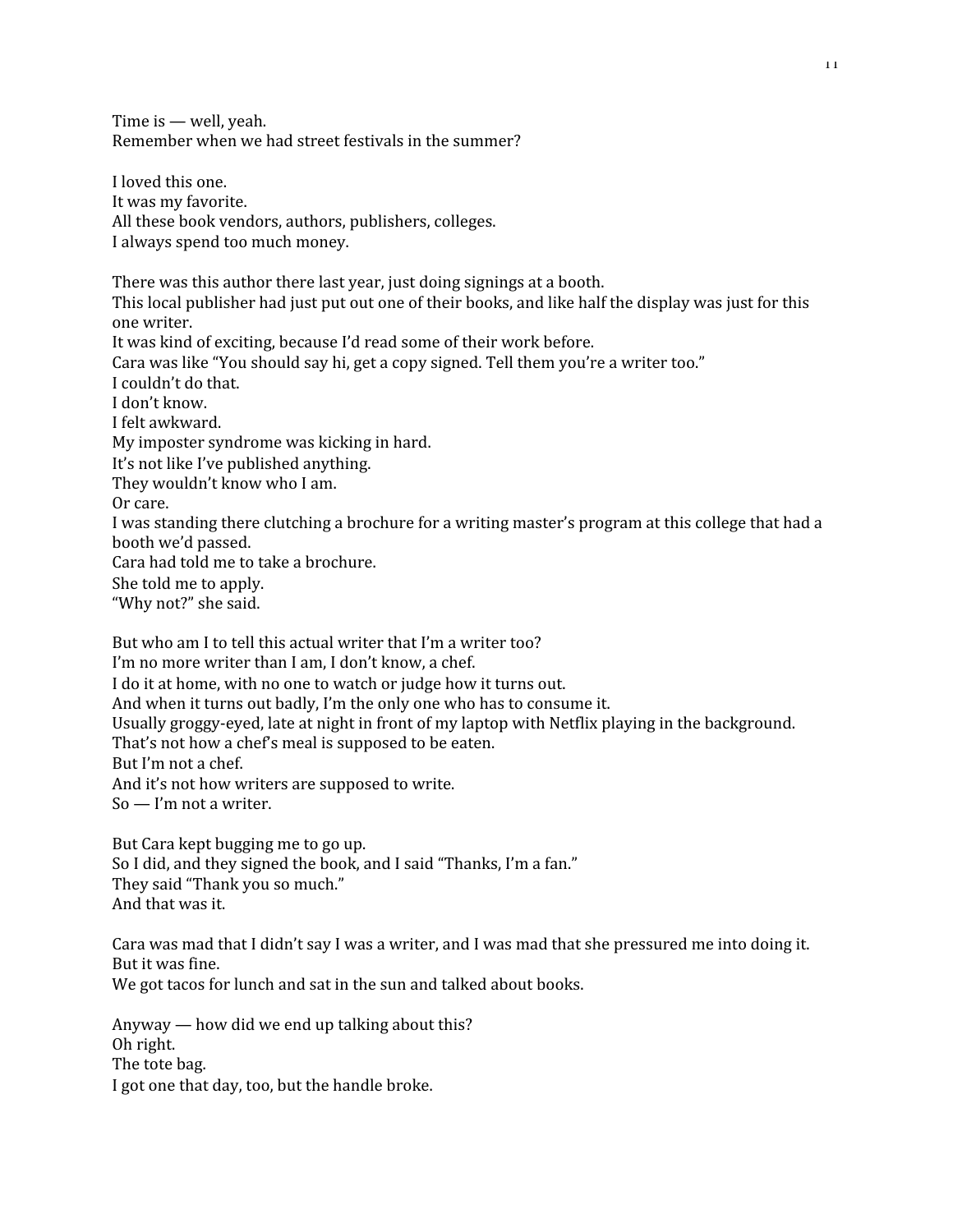*AJ laughs*.

Sorry, am I being depressing? I feel like I'm being depressing. Let's talk about something else.

 $\sim\sim\sim$ 

*They have arrived at the lake. Fhey take a moment to appreciate it.* 

Don't you just love the lake? It's my favorite thing about this city. Especially at night. The way it blends into the sky — I'm going to miss it.

 $Oh$  — Right. Okay. You'll be the first person I've told. I applied to the master's program at that college. I figured it was time to bet on myself and just do it. I'm already in debt from my Bachelor's, so screw it, you know? Ha. Maybe it would make me feel like a real writer, or something.

I just got the response a few weeks ago. They accepted me. Shocking, I know.  $But -$  yeah. They liked my writing enough to accept me.

I haven't talked to Cara since I got the acceptance letter. I don't know how to tell her. I thought she'd be the first person I told, but — I don't know. I tried to call her when I found out, but she didn't answer. Which was weird. She always answers.

And then I got too nervous to pick up when she called back a few days later. I don't know how to have that conversation. Not with her.

I haven't told anyone yet. I haven't even decided if I'm going or not. It would mean leaving Chicago. Which — Would be good and bad.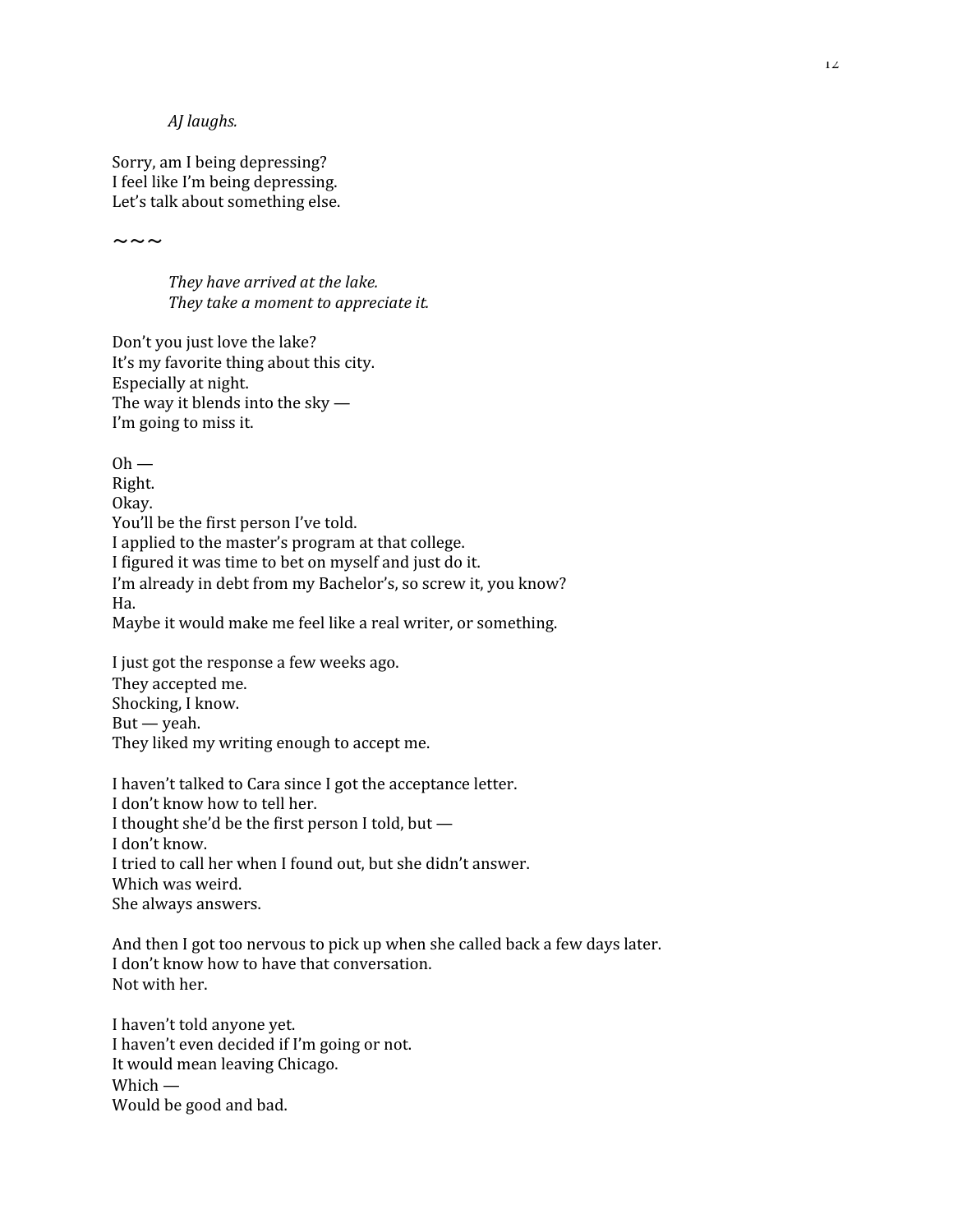The program starts soon, though. I'm running out of time.

What do you think? Should I tell Cara tonight?

*AJ* waits for the audience member's response.

Okay. Yeah. You're right. That's the plan, then.

I should probably give her a call. Let her know we're here.

— I'm worried she's going to ask me to stay. Because I think I would. If she asked. I don't know.

#### *AJ* makes the call.

Hey, Cara. Just wanted to let you know we're at the lake. I'm with a friend, yeah. Sounds good. See you soon.

*AJ hangs up.* 

She'll be here soon.

*They look at the lake. Silence*

I wish I had a boat.

 $\sim\sim\sim$ 

*Maybe they talk more. Maybe* not.

*Eventually, Cara arrives.*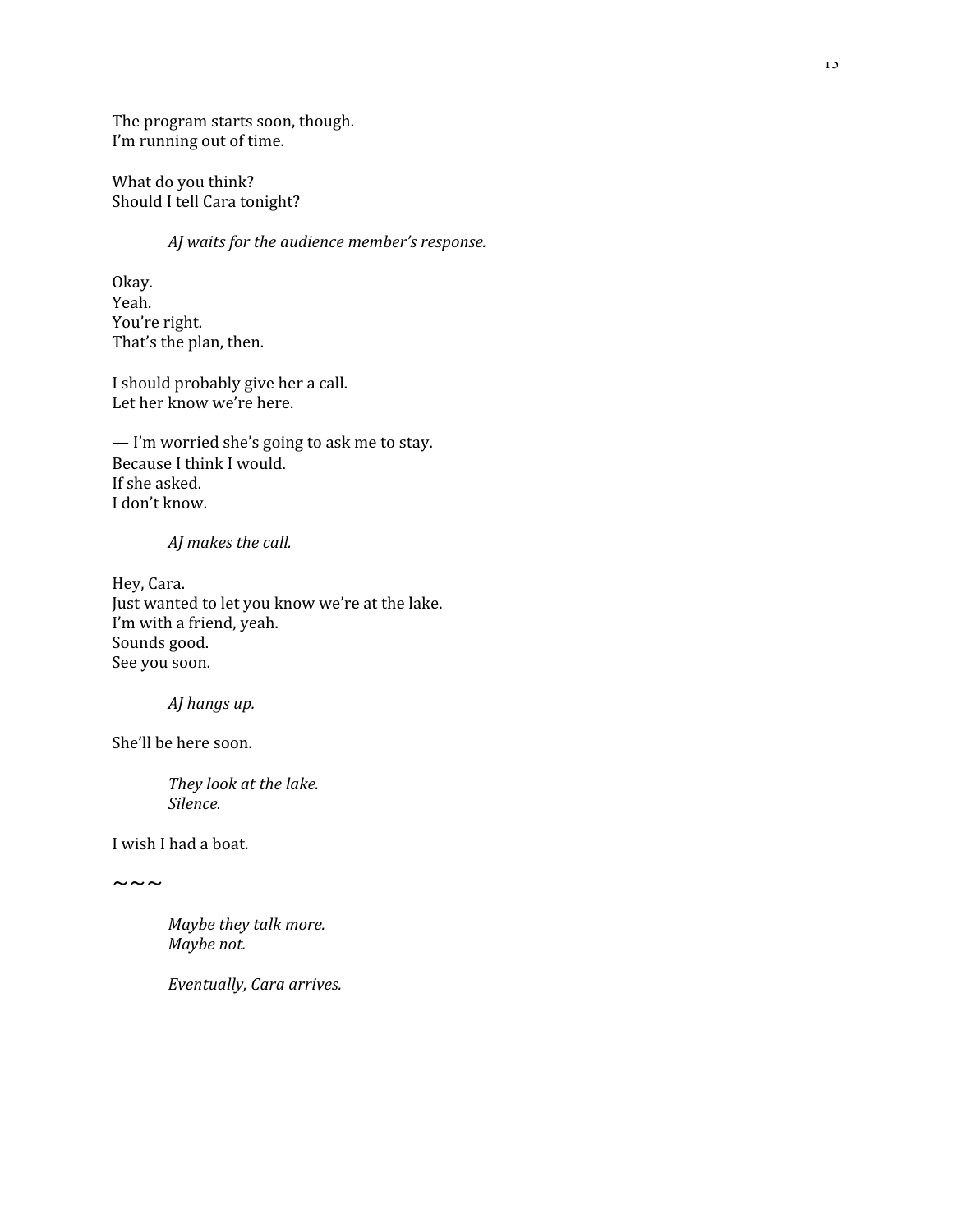# **before the water**

*Cara texts the audience member,* "Hey! Just finished up a couple errands. Want to meet me at [Meeting Place] around [Performance Time]? Then we can do our walk.. I'll be wearing [Costume Description] in case you don't recognize me with my mask on lol. I've missed this!!"

*When Cara arrives at the Meeting Place, 10 or so minutes before the show begins, they text the audience member again,* "I'm here, just going to draw for a bit. See you soon! Let me know if you have any issues getting here!"

*While waiting*, *Cara could be drawing. Kind of mindlessly doodling. Maybe* with chalk, on the sidewalk.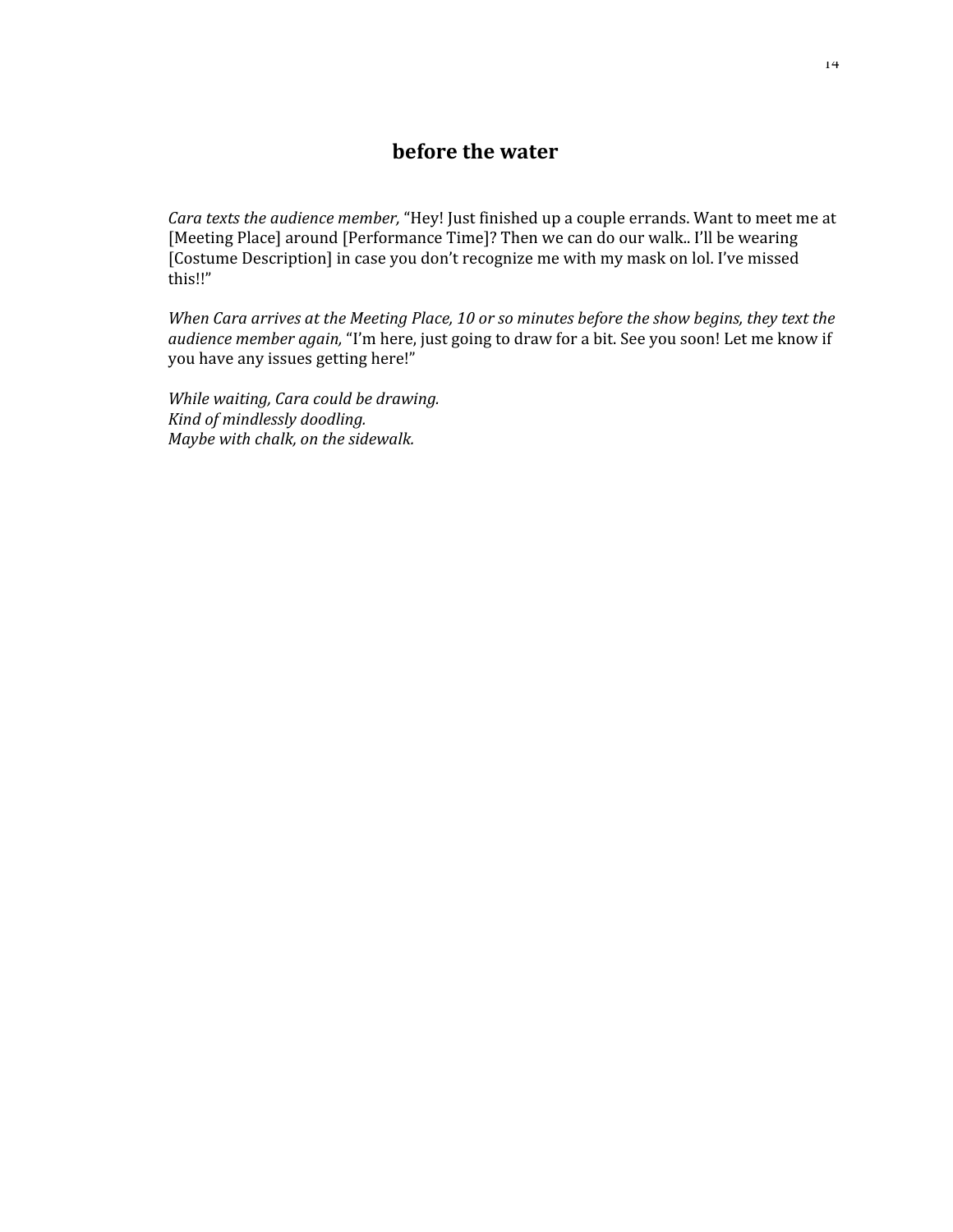# **the** water

*Cara and the audience meet. Cara is drawing. Could be at a park, in front of a residence, anywhere. The important thing is: they meet.* 

#### CARA

Hey! Sorry, I'm just doodling a bit. I'm not much of an artist. Ha. It helps clear my mind, though. Want to join?

*Maybe they draw with chalk together.* 

Thanks for meeting me up this way! And on such short notice. I didn't think I'd have tonight free, and then I did.

Sorry, I feel like that came out rude. I didn't mean it that way. My mind's just kind of — everywhere right now. You got here okay, though, right?

Good. We can start our walk soon, too. But it's nice out, so why rush?

 $\sim\,\sim\,\sim$ 

I missed doing this. Really. I mean, obviously we couldn't go on our usual walks in the middle of winter. But getting out of the house is nice. And maybe if we feel like getting a drink or a coffee, we can. So how are you? How's your day?

I feel like I've got so much to get you caught up on since the last time we saw each other. I got a promotion at work. Moving up in the world a bit! It's kind of crazy. I'm officially managing the creative team. Which is pretty much what I was doing before, but now I have the title to go with it. But it feels good to be the decision-maker on things. I feel like I actually have ownership of something. It's like it's fully mine now.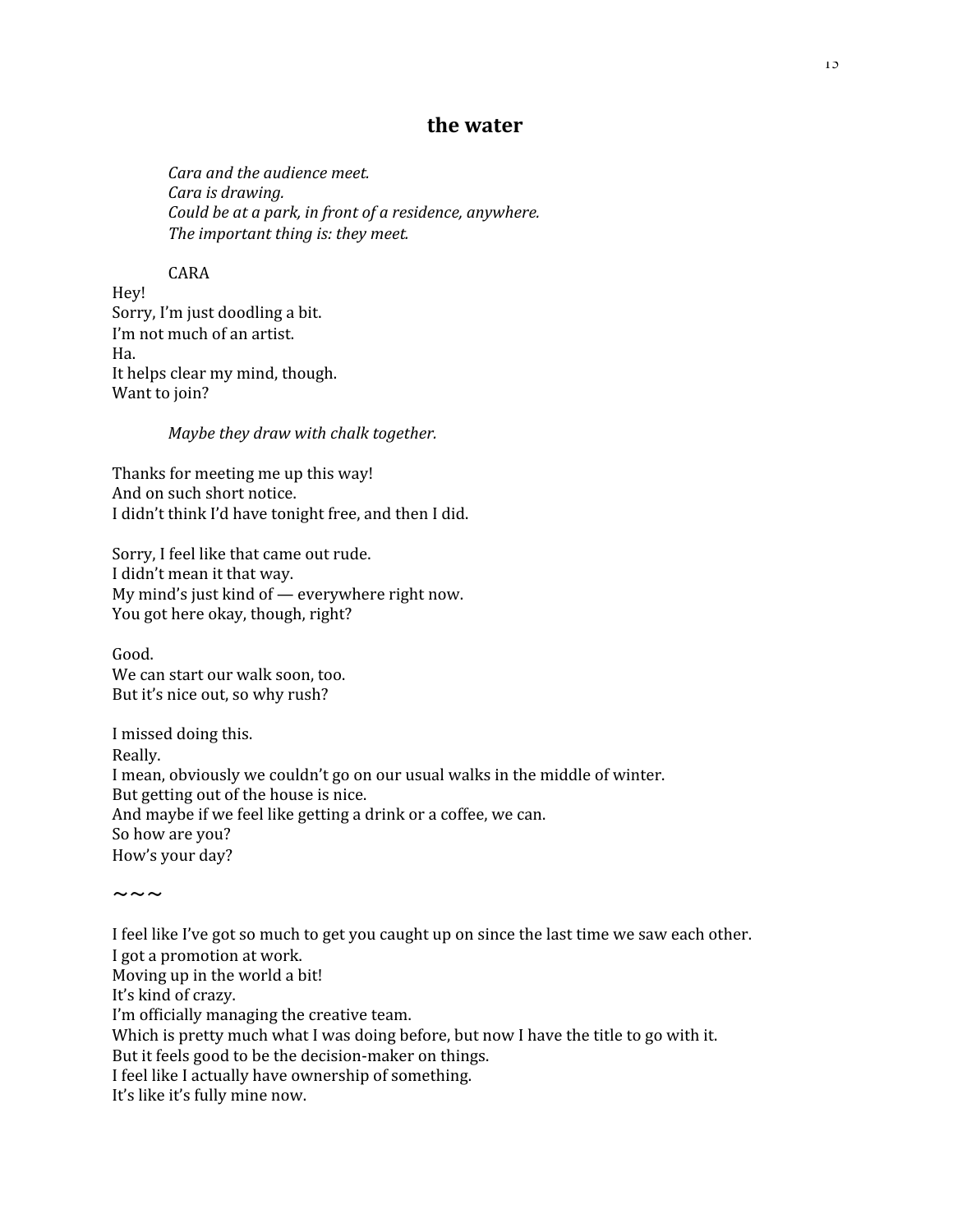It's not what I thought I'd be doing, but I love it. It feels good to be good at something. It feels good to have the company finally recognize it. So I've been super busy, but it's good. Yeah. Good. Sorry, my mind is just — you know. I feel like I've had a million things on my plate recently. It's weird to feel busy when you're working from home. My body's in pajamas, like I'm ready to go to sleep, but my mind is juggling all these different projects and deadlines and — I guess everyone's dealing with that to some extent. Anyway, you've been good? You've been surviving okay?

Surviving is the best we can hope for right now, I think. Just to keep on keeping on. One day at a time. Ha.

 $\sim\sim\sim$ 

The thing I'm happiest about right now is that we don't have to be all bundled up. I think I'm disproportionately happy about it. Ha.

When the weather starts to warm up, the city just feels like it comes to life.

I miss art festivals.

You know? Like I miss going and taking in all the sights, people walking around together, all the different artists and vendors.

It reminded me how big this city can be.

It feels so small right now.

The size of a computer screen, an apartment.

One of my coworkers had a setup at the Glenwood Ave Arts Fest a couple years ago. Have you ever been?

It's so much fun. That's one of my favorites because it's less crazy than some of the others. They usually do a farmers market up there during the summer too. I used to say Rogers Park was too far north, and then I moved into my second apartment there. And then it was the perfect distance.

Anyway, sorry. Festivals. I went to the Printers Row Lit Fest two years ago this summer. Have you ever been?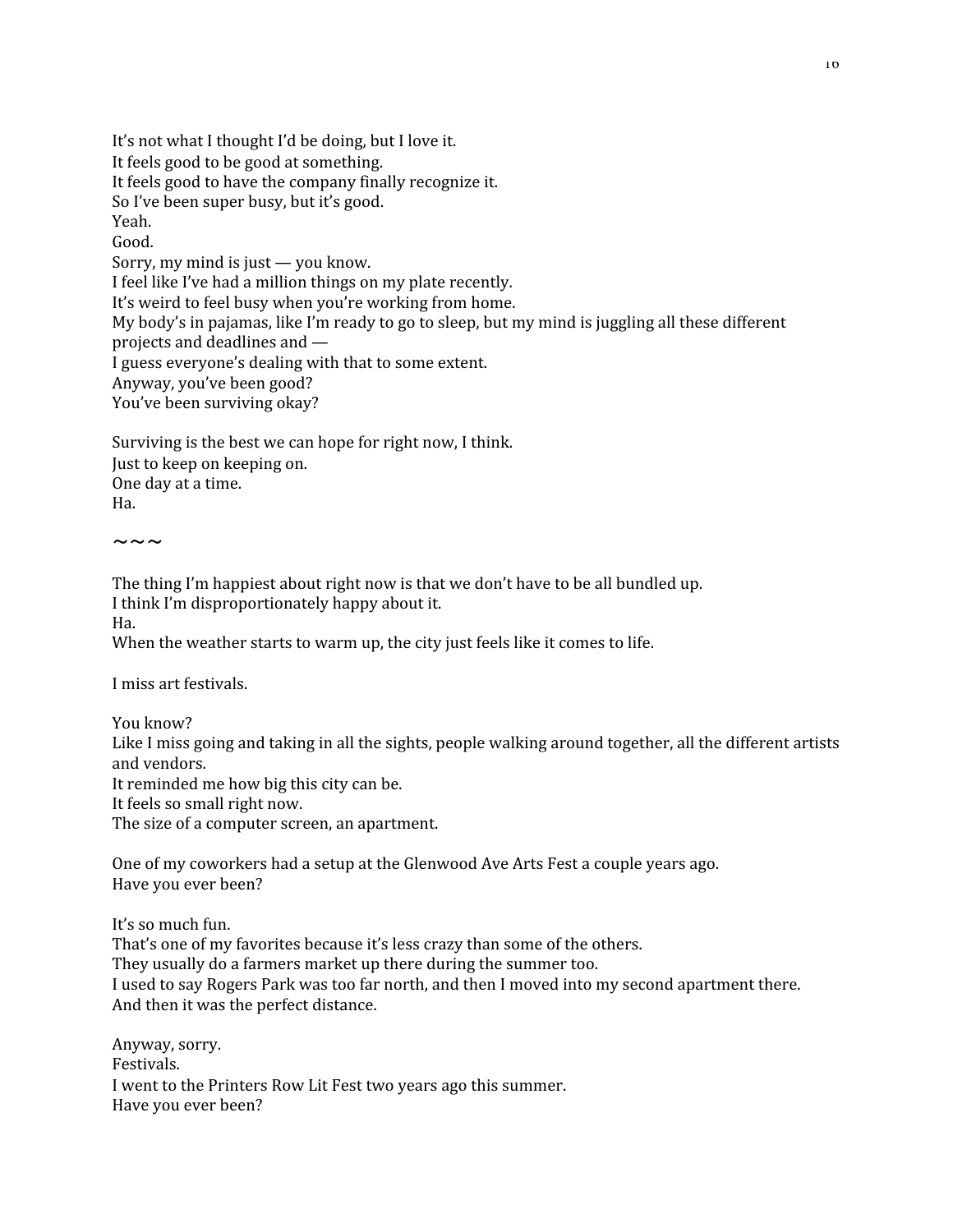It's so much fun. It was my first time going. I went with a friend, who's a writer. We went and got tacos for lunch, and they met a writer they really admire. Got a book signed. It was a good day.

I remember seeing someone there alone at their own booth, selling copies of just one book. A photography book. They said they'd only been doing photography for a few years, and wanted to print a book just to prove to themselves they could. They said they'd already sold half their copies. I bought one. It was pretty inspiring, the thought of just — doing it. Why not, you know?

I wonder about what my booth would look like, if I would ever have one. I went out and bought a canvas later that day, after the festival. To try and paint something. I still haven't used it. I think I get intimidated whenever I look at it. Like I couldn't fill it with something that would do it justice. Sidewalks, I can do. Sidewalks don't intimidate me. I'm working my way up to the canvas.

 $\sim\,\sim\,\sim$ 

I'd love to get more into photography, too. It interests me. The mechanics of it. I took a class in college and loved it. That feeling of being in the right place at the right time, to get a good shot.

Can I tell you something a little weird that I've started doing?

I've been photographing my skin up close, almost every day. Just to see if I notice any changes. I haven't yet.

I don't really know what I'm thinking. It's not like things are going to move. But I haven't stopped. Not yet. I want to feel like I have an eye on it. I feel like there's been so much time slipping away. I don't want to wake up one day and be surprised by the mirror. It's dumb, but it's what I've been doing. Other people bake, and I take close-up pictures of myself.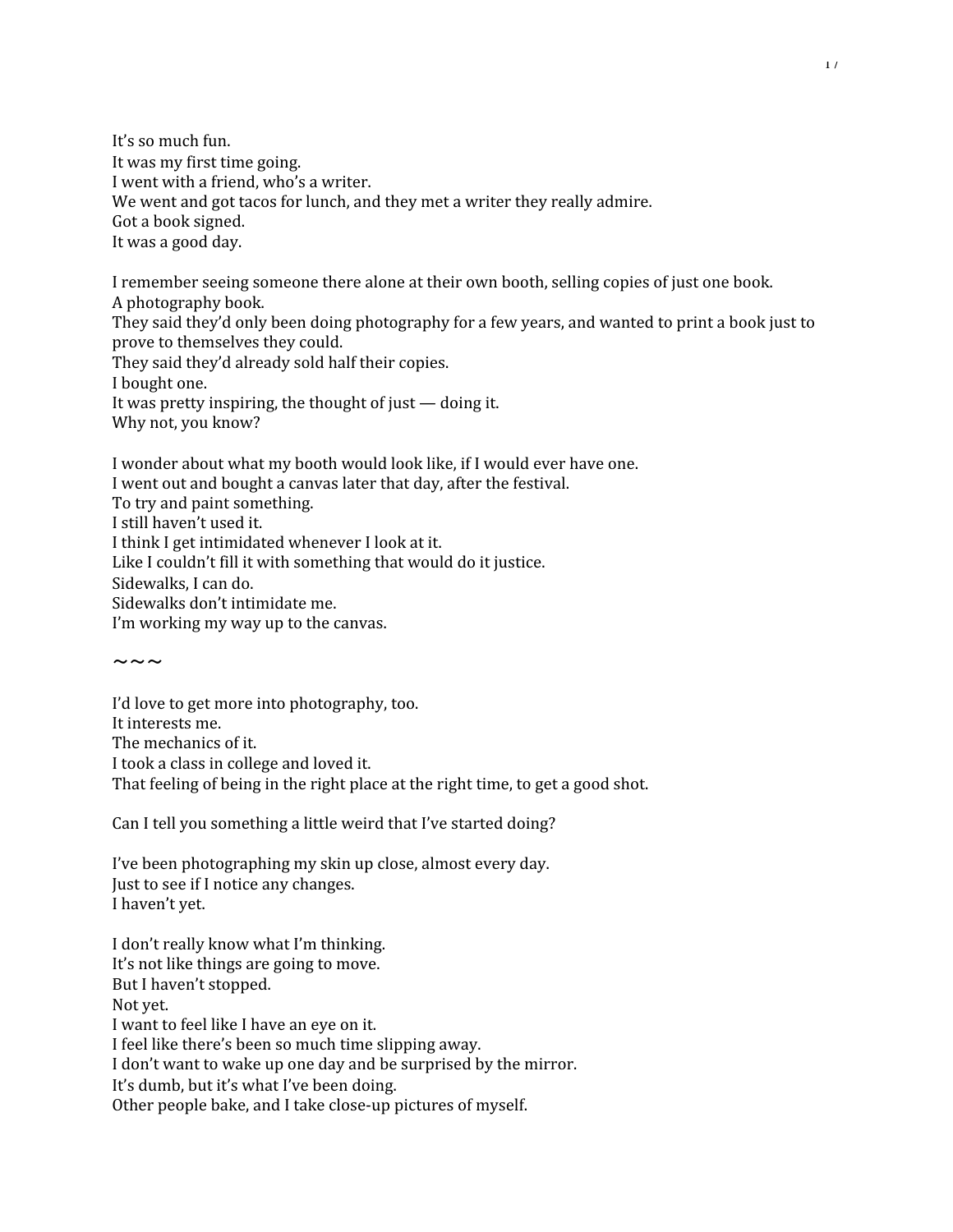Well, I did try baking bagels a couple months ago, and I burnt them so badly. Ha.

I took a picture of that, too. It was so bad. Look.

#### *CARA shows a picture of a burnt bagel on her phone*.

I don't even know what I did wrong, I followed the recipe. I was so confident they would be good. I bought cream cheese and everything.

#### *CARA* gets a little lost looking at the picture of the burnt bagel.

I feel like I've been re-learning how to live.

 $\sim\sim\sim$ 

*CARA's phone rings.* 

Oh, sorry.

#### *CARA looks and sees who's calling*.

Huh. Actually — do you mind if I answer this? I'll be quick. Thanks.

#### *CARA answers.*

Hey! AJ, yeah, I know. It's been a bit, how are you?  $Oh - I'm good.$ Keeping busy. What have you, um, been up to? Yeah. Well, I'm glad to hear that.  $Oh - um.$ No, it's  $-$ Gift bag? Oh my gosh. You still have that? Yes, I remember. Have you opened it? Yes, I know what tonight is. Three years. Hey, can you meet in like, twenty, thirty minutes?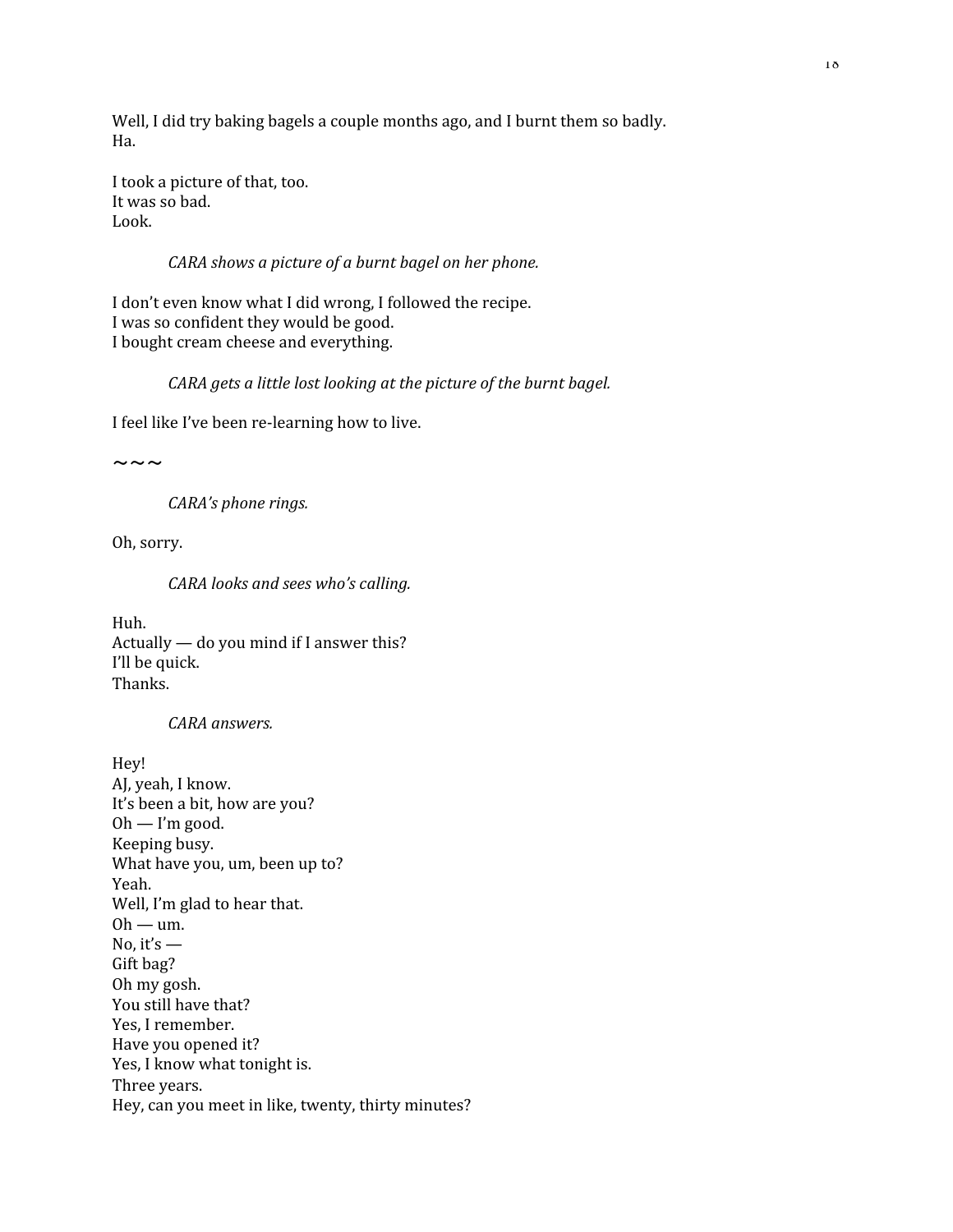By the lake. Yeah, the usual spot. Yeah. Sorry, I'm just in the middle — Okay. See you soon. Bye.

#### *CARA hangs up.*

Sorry about that. That was AJ. They're actually the writer I went to the lit fest with. I — wasn't expecting to hear from them.

Do you mind if we meet up with them for a minute? Just over by the lake. Sorry to kind of throw a wrench in our walk, but — yeah. AJ's always kind of like that. Last minute.

I was wondering if I'd see them today. It's the third anniversary of the night we met, and — yeah. Usually we do something.

I don't think you've met AJ. I've told you the story of how we met, though, right?

It was one of those things that felt like it happened at the right place and the right time. It was back when you and I were waitressing together. I was new to Chicago, and I was feeling really unfulfilled creatively. You know this. Like I wasn't really going anywhere. Or doing the work I wanted to be doing.

I would get home from work and feel so unmotivated, and I stopped wanting to go out. I'd just stay at home and not do anything. Well, I watched a lot of tv. Spent a lot of time on instagram. Empty hours. I told myself I was recharging from stressful days at work. Which was true, in a sense. But either way, not a great time.

But my friend Tiff knew someone who was doing a storytelling thing at a bar I liked. So I decided to go. I'd never been to one before. Have you?

It's pretty cool.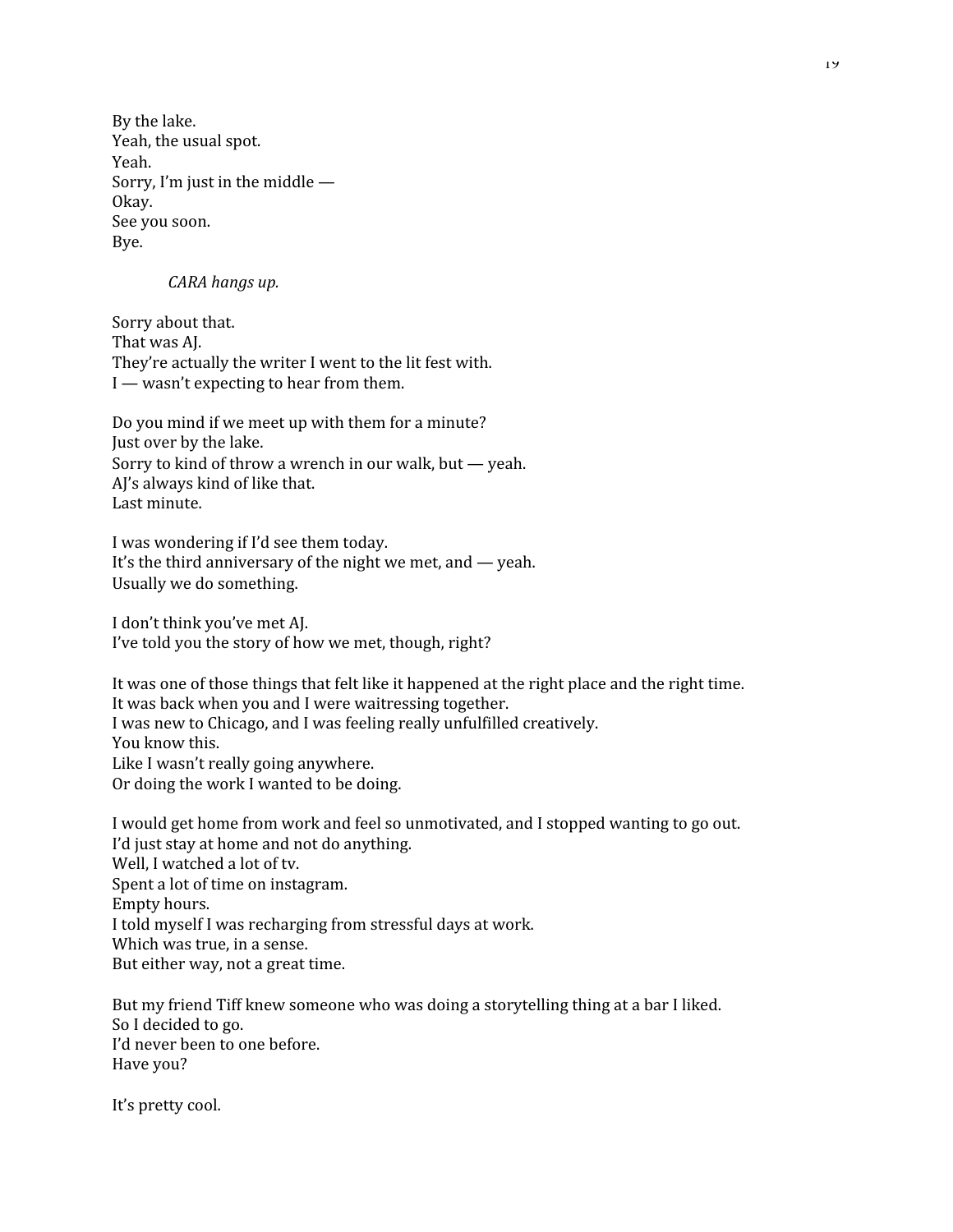There are like 10 or so people who each tell a story from their lives.

Usually each night has a theme.

The night I went, the theme was Unsaid.

So people were doing stories about things they wish they'd said, moments of silence with someone where nothing needed to be said, what they would say to loved ones they'd lost. That sort of thing.

But then this person gets up there in front of the mic.

AJ.

And their story wasn't even really a story.

They spoke about their relationship with writing.

How it's a way to put on the page things that can't be said.

Speaking the unspeakable.

They had put a notebook on the music stand to read from, but eventually they stopped looking. They closed their eyes.

Like they were trying to go from memory.

Their hands were in their pockets.

I could tell they were nervous.

I wish I could remember exactly how it went. I don't think there was a recording, but if there was I'd want to watch it again. For sure. I remember a few lines, though. I typed them into my phone, sitting there. Just a few. I didn't want to forget. I read it sometimes, on the train or waiting in line at the grocery store.

*CARA* could pull out her phone, with the text note of the lines, but she knows them by heart.

"I will write myself into oblivion. What a relief that will be. To be fooled into thinking I was ever as concrete as words. Someday, someone will think I was immovable. When all I was doing was convincing myself I was alive."

When I heard that I knew I wanted to meet them. Get to know them better. They just seemed like a cool person.

Then, a couple months later, Tiff and I decided to go again. And AJ was performing again. They did another piece, sort of about the process of writing. I wrote that in my phone, too.

Tiff knew one of the storytellers was having a house party that night, and I thought "This is my chance to meet AJ." Ha.

So I did a really dorky thing.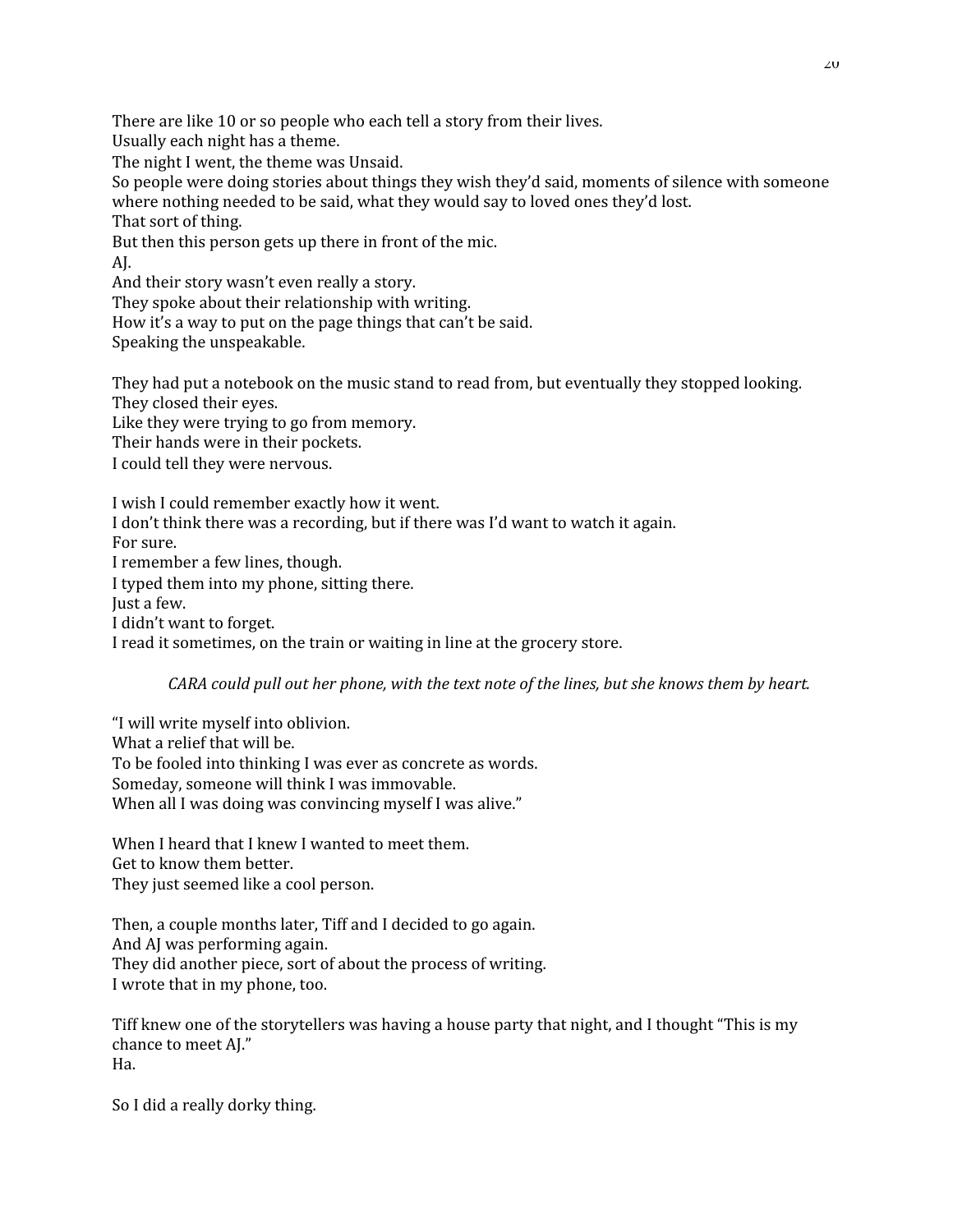Have I told you this story?

I can't believe myself. After the show, on the way to the party, I made my friend stop at a CVS with me, so I could buy a notebook and a gift bag. And I copied AJ's piece into the notebook, and put it in the gift bag. And I brought it to the party.

When I got there, AI wasn't there yet.

I was embarrassed, like "What if they don't show up and I just have to awkwardly hold this thing all night?"

I almost threw it out.

But then they showed up.

So I had another drink to get my courage up.

Then I walked over to them, and I wanted to seem cool and interesting, so I handed the bag to them and said "Give this back to me in three years."

I wanted to make them curious about what it was so they'd open it.

But they didn't.

We just talked all night and it was a really good time, and we became friends. I thought it might turn into more, but it never did.

Anyway, now it's been three years and they want to give it back to me. I guess they haven't opened the gift. Or seen the poem inside.

Unless they have seen it, and they haven't told me, which would be a very AJ thing to do. Ha.

Anyway, we'll just meet up with them for a minute. It won't take too long. I don't really know what to expect.

But. Let's talk about something else, yeah? Sorry, I can get on these rants sometimes. Ha.

AJ gets on rants about books they've read.

They like to sound all cultured.

Oh, actually — I do have to tell you about this book I just read.

*What About the Rest of Your Life* by Sung Yim.

It's so good.

AJ recommended it to me, they gave me this list of books by nonbinary authors that I'm working through.

But, yes, it's called *What About the Rest of Your Life* and you have to check it out, I think you'd love it. Really personal, really devastating.

One of the best books I've read this year.

So far.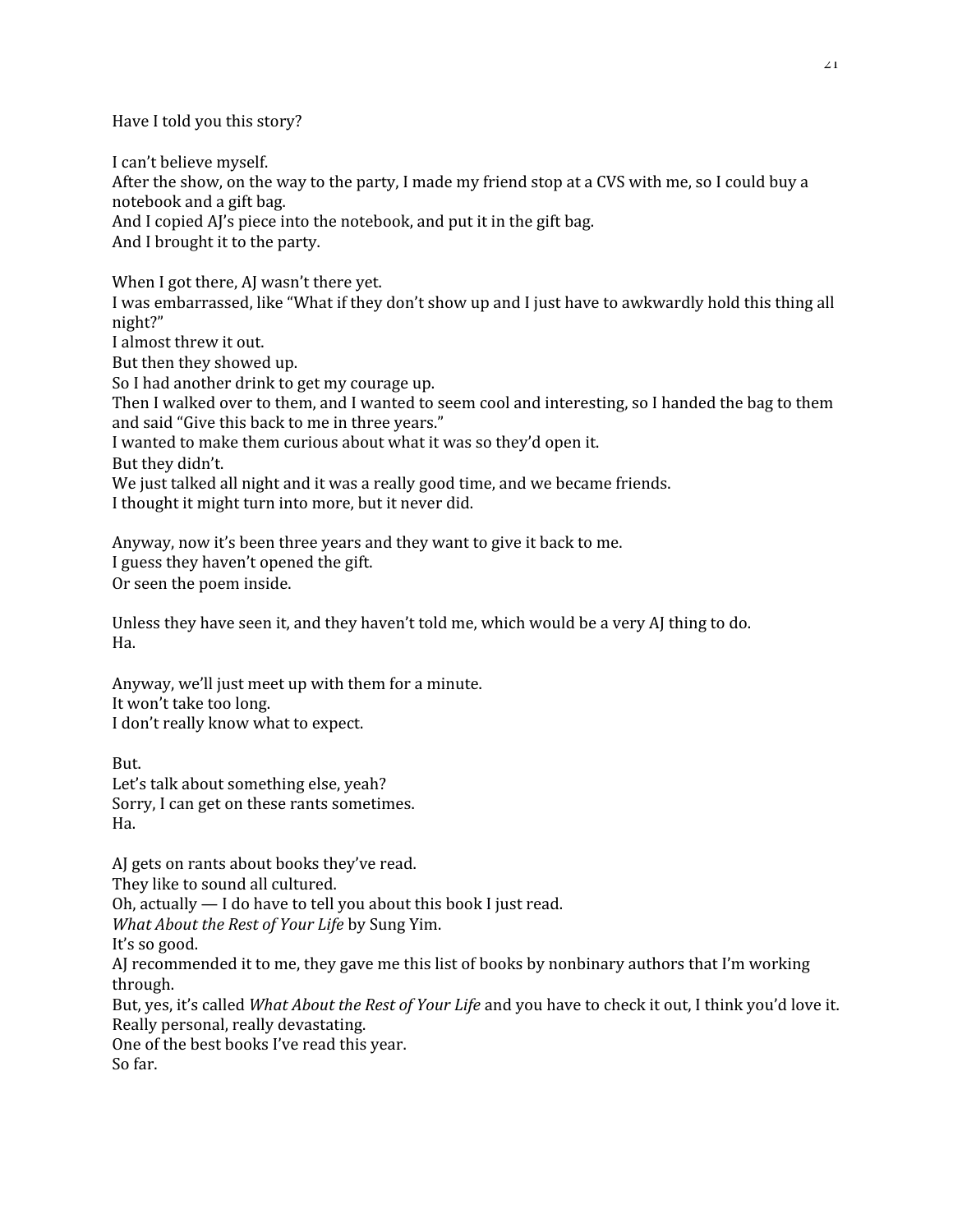There was a part where they talked about how the Paris Review and McSweeney's and the Atlantic and all these different publications reinforce the idea of depression as the territory of working class white male writers.

That that's who gets the attention for writing about their depression.

And it really struck me.

Partly because I read the Paris Review a lot. And McSweeney's. Ploughshares.

But also because it's frustrating, isn't it?

There being this kind of underlying thing to the way we look at writers.

I could feel the anger in that part of the book.

Like Sung Yim felt that their depression wouldn't be taken to be as literary as a white male writer's depression.

And, I mean, why is that the standard?

How do we break it?

Why is it that even the right to express a feeling is a battleground?

I had to put the book down a lot. But I think that's good with books sometimes.

Usually when I have to put a book down it's because I'm angry, or I'm crying. Or both.

Ha.

I was listening to a podcast about crying. It said that crying is how adults communicate empathy. It's a way of communicating "I feel for you." It made me cry.

I cry at movies and books and music all the time. But in real life it's like the tears build up and only come out once every few months. All at once. I hate it. It's overwhelming.

Isn't it that art is supposed to evoke emotion in you, and then in turn you'll be more in tune with your emotions in real life? For me it feels like the more I cry at art, the less I cry in real life.

Maybe it's not a skill I can learn. Maybe I should stop trying. It's just how I am. Ha.

 $\sim\sim\sim$ 

Speaking of art, though, have you listened to any good music lately?

I've been listening to this one song a lot. Mind if I play it? It just seems like the perfect night for some background music.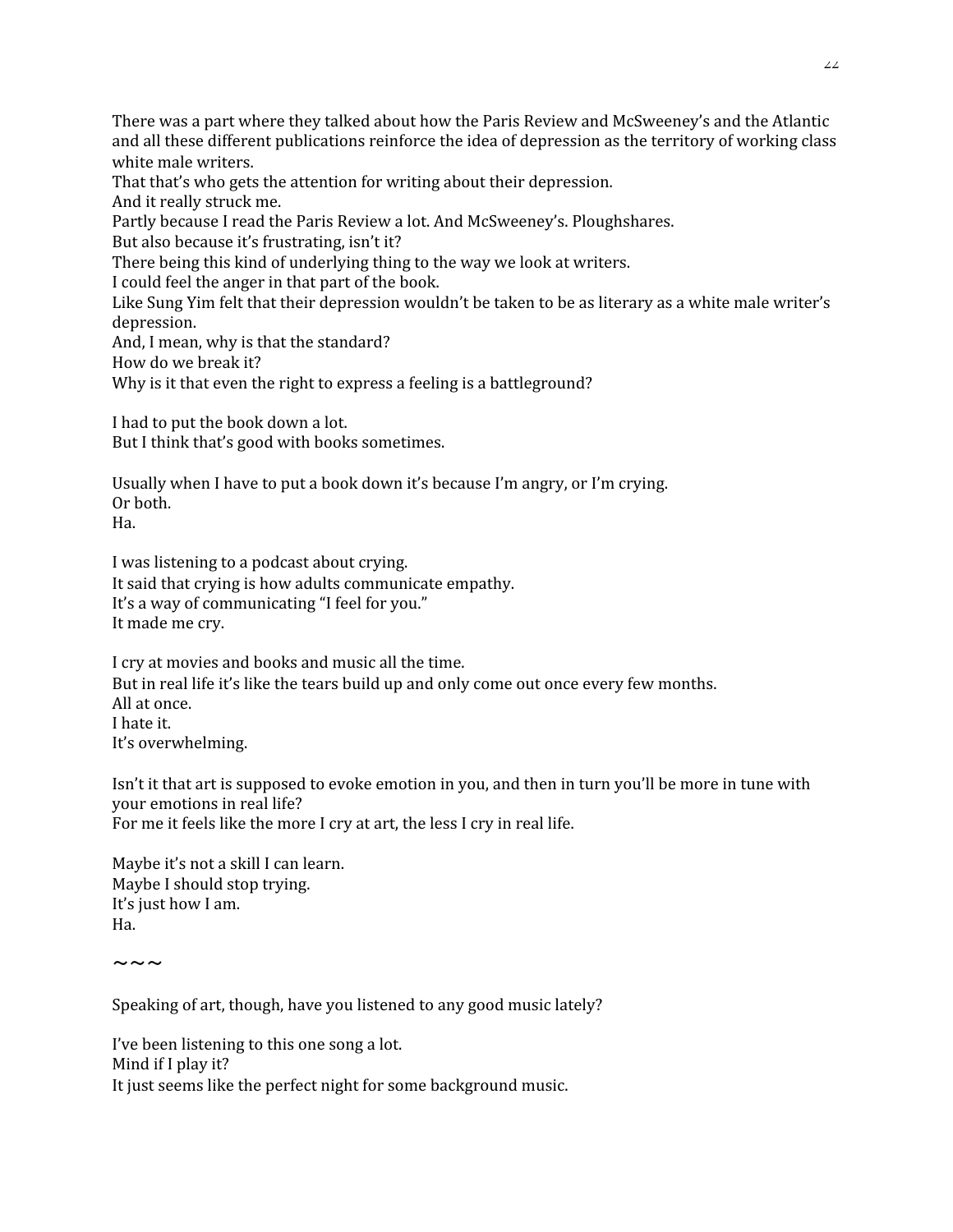*CARA finds a song on her phone and plays it. They listen in silence for a while.* 

AJ and I used to do this. We'd walk to the lake and take turns playing each other songs.

I think they might've even introduced me to this band. I don't remember.

> *The song continues playing. It plays through to the end. Another song starts, but CARA isn't in a rush to turn the music off.*

It's one of those songs I just sink into. You know? It creates its own world and you get lost in it. I never get tired of listening to it. At least, not yet.

There's something about walking around the city at night, with music playing. I think I notice more. Like the door on that building is cool. I don't think I would've noticed that if I wasn't listening to music. It's like the city is putting on its best face. Like it knows it's putting on a show. I enjoy that.

*They walk in silence*, *taking in the city*.

I remember when I first moved to Chicago, I used to walk around all the time. Usually aimless wandering. Just to see if I'd come across something new.

There was a time when AJ and I tried to do that with other places. Maybe once a month or so, we'd drive to different suburbs and walk around. See what they were like. I was relatively new to Chicago, so it was a fun thing to do.

But nowhere we went really felt the same as here.

I remember we went out to Oak Park once. I wanted to see the architecture, the Frank Lloyd Wright Studio. AJ wanted to see Hemingway's birthplace. All this history, all in a few blocks. It was kind of overwhelming. There wasn't enough time to do everything.

We ended up at this book store, just to look around. And AJ went up to the fiction shelves, right to the section of V last names. They put their finger up, right between two books, and made a little space on the shelf.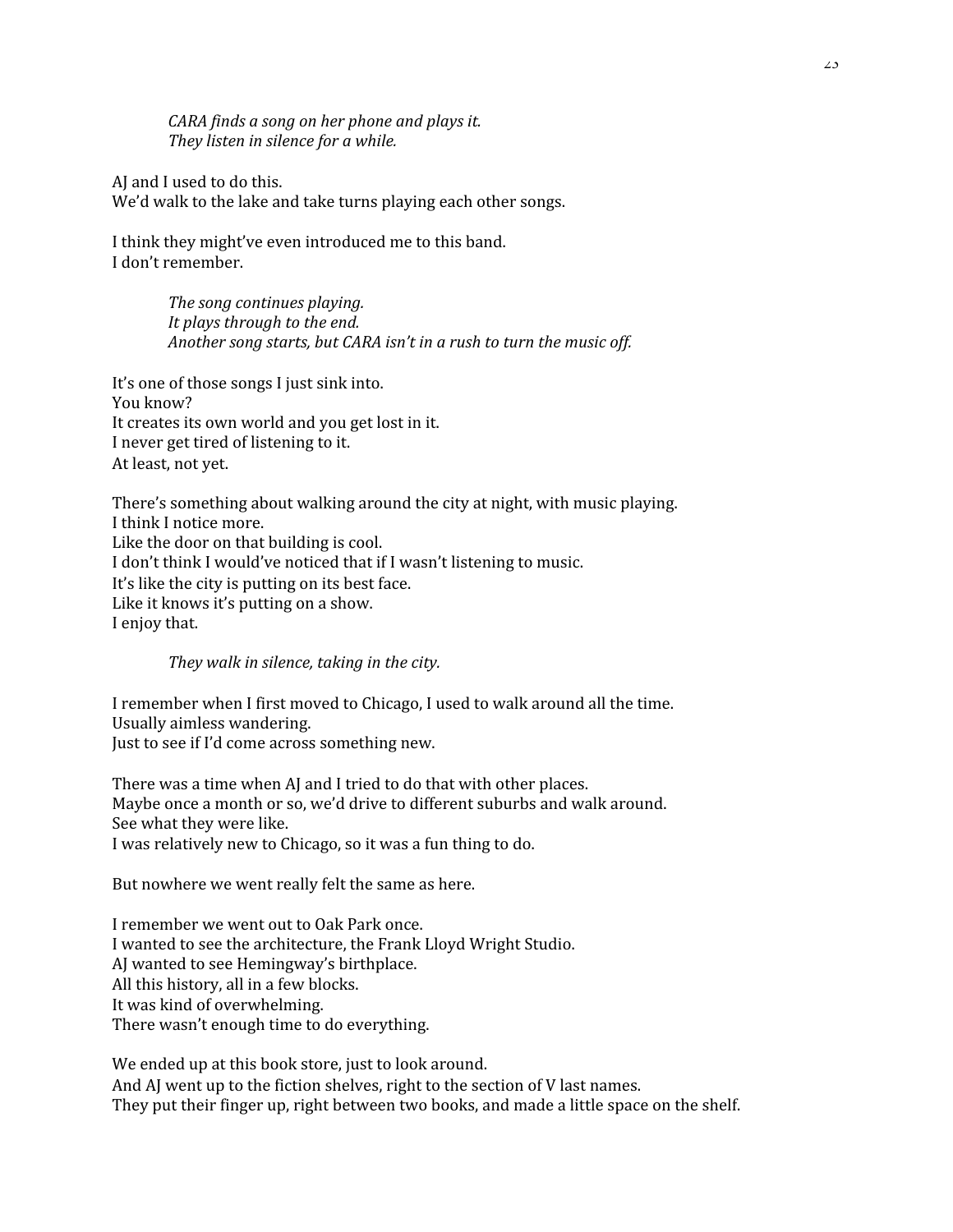I didn't know what they were doing, I thought they were looking for something. But no.

They were making a space for their own eventual book.

Someday their writing would live in that space, in the section of V last names.

It's something to aspire to, they said.

They'd read a memoir where the author talked about a writing professor who told her students to do that.

AJ said "You've got to know where you're aiming."

I told them I'd be the first to buy their book. The next day is when I put in my two weeks at the restaurant.

I remember you were so mad at me.

Ha.

I'd decided to apply for something more creative.

I wanted to know I was aiming toward something more creative.

So — yeah.

I've always had these fantasies of being with creative people, spending nights talking about ideas and theories and what we're working on.

How we're experimenting with our work. Being a part of something like that. I guess being a creative director is sort of close. It would be cool, though, don't you think? To be a part of a community like that.

Pushing each other to be better.

Maybe I should just start a group. A creative club. Weekly meetings. Or something. Who knows if people would come. Would you go to something like that?

No pressure if not. I'm kind of rambling. Ha.

AJ would make fun of me for that. They'd say I could have conversations with myself. One time while we were talking, they started a timer on their phone without me knowing. They wanted to see how long I'd go talk by myself, without them responding. It was something like 20 minutes. After that, every time I'd start rambling, they'd say "I should get the timer out." Ha.

It's kind of embarrassing. I don't want to be that person. I just get excited.

 $\sim\,\sim\,\sim$